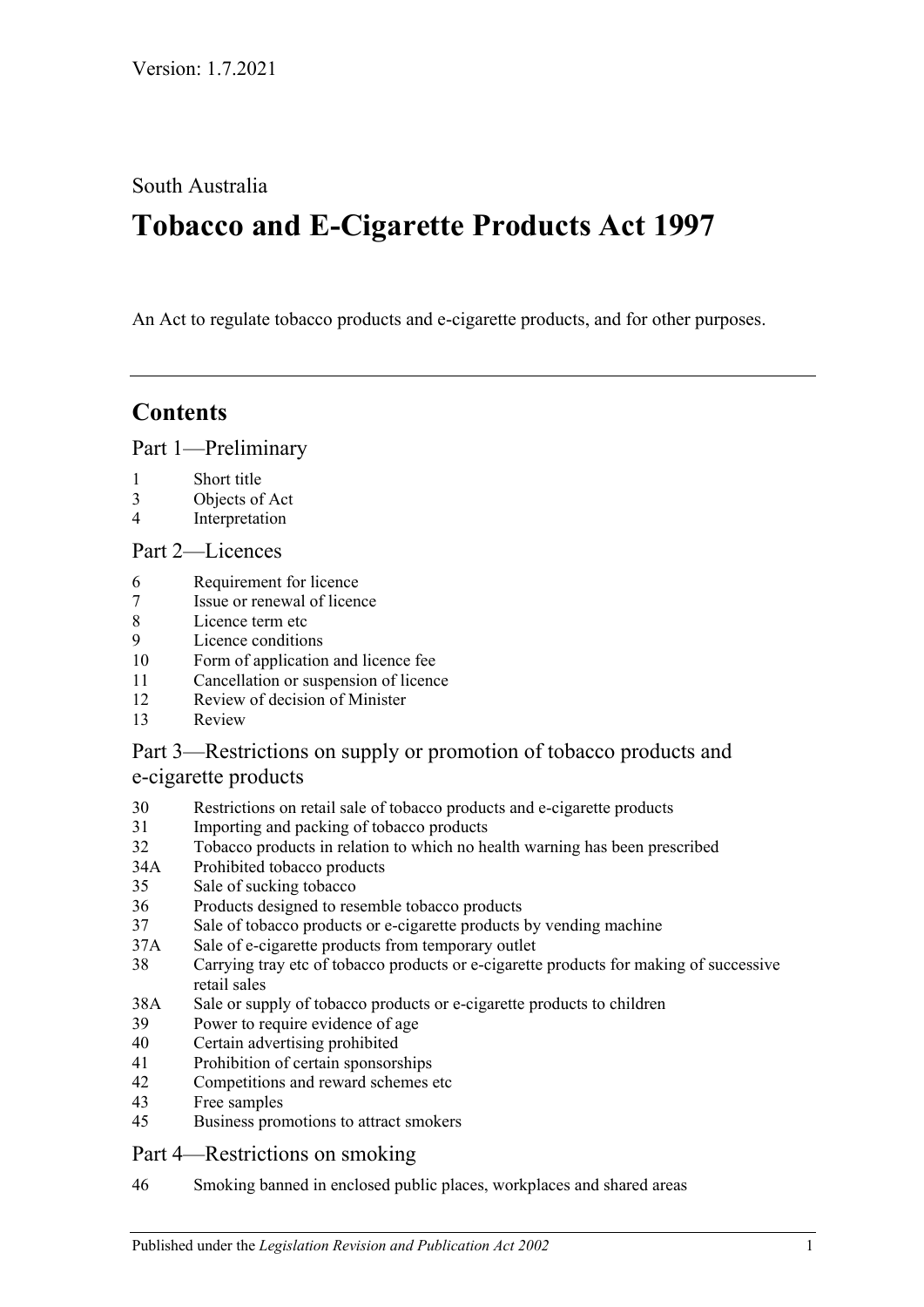- [Smoking in motor vehicle if child present](#page-15-3)
- [Smoking banned in certain public transport areas](#page-16-0)
- [Smoking banned near certain playground equipment](#page-16-1)
- [Smoking banned in certain public areas—short term bans](#page-17-0)<br>52 Smoking banned in certain public areas—longer term ban
- [Smoking banned in certain public areas—longer term bans](#page-17-1)

### [Part 5—Investigations](#page-18-0)

- [Appointment of authorised officers](#page-18-1)
- [Identification of authorised officers](#page-18-2)
- [Power to require information or records or attendance for examination](#page-18-3)
- [Powers of authorised officers](#page-19-0)
- [Offence to hinder etc authorised officers](#page-20-0)
- [Self-incrimination](#page-20-1)
- [Powers in relation to seized products](#page-21-0)

### [Part 7—Miscellaneous](#page-22-0)

- 70A [Confiscation of products from children](#page-22-1)
- [Exemptions](#page-22-2)
- [Delegation](#page-22-3)
- [Register of licences](#page-23-0)
- [False or misleading information](#page-23-1)
- [Minister may require verification of information](#page-23-2)
- [Report from police](#page-23-3)
- [Confidentiality](#page-23-4)
- [General defence](#page-24-0)
- [Vicarious liability](#page-24-1)
- [Prosecutions](#page-24-2)
- [Expiation notices may be given to certain children](#page-24-3)
- [Evidence](#page-24-4)
- [Service](#page-24-5)
- 86A [Immunity](#page-25-0)
- [Regulations](#page-25-1)

# [Schedule—Transitional provision](#page-26-0)

[Legislative history](#page-27-0)

# <span id="page-1-0"></span>**The Parliament of South Australia enacts as follows:**

# **Part 1—Preliminary**

# <span id="page-1-1"></span>**1—Short title**

This Act may be cited as the *Tobacco and E-Cigarette Products Act 1997*.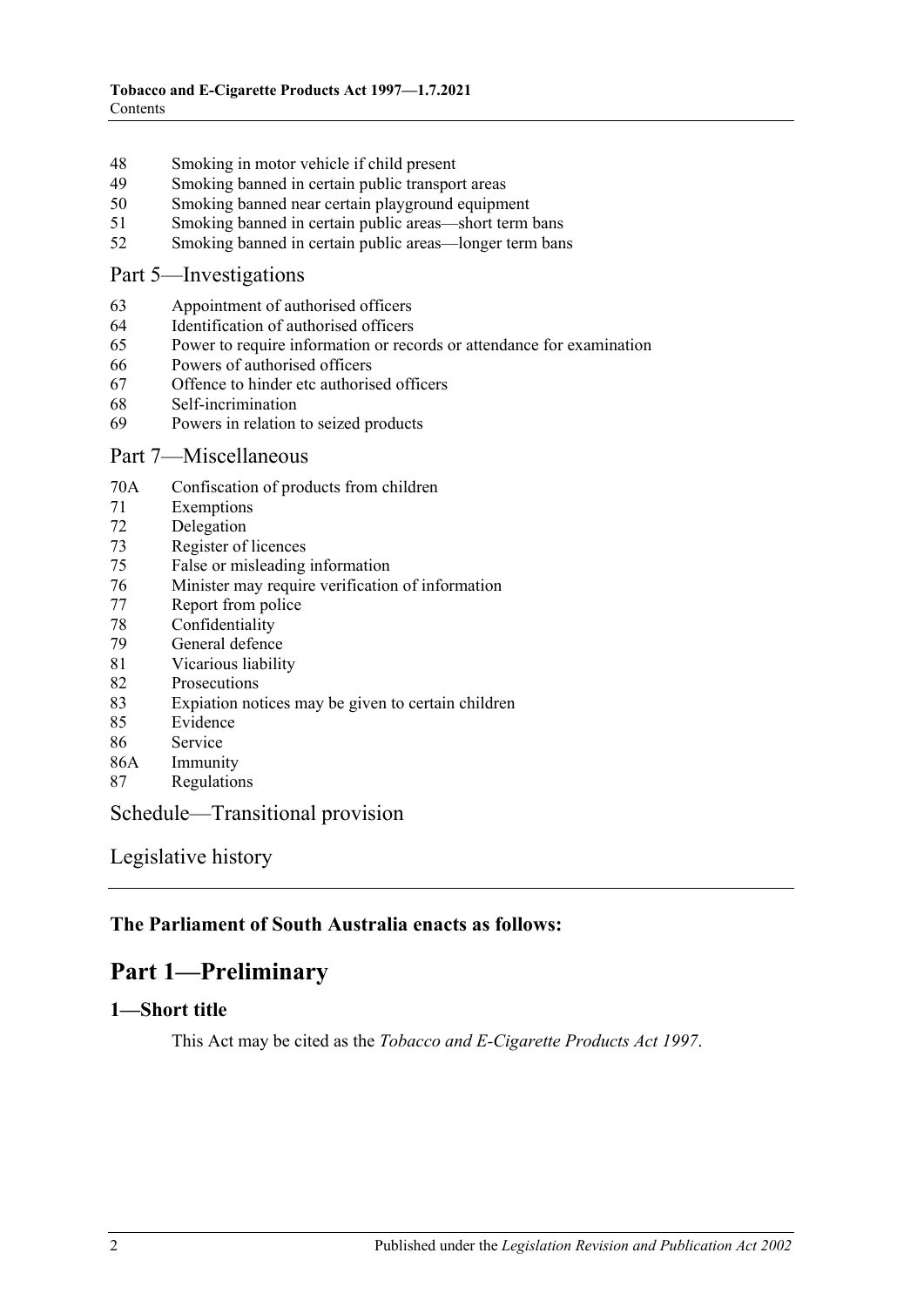# <span id="page-2-0"></span>**3—Objects of Act**

In recognition of the fact that the consumption of tobacco products impairs the health of the citizens of the State and places a substantial burden on the State's financial resources, and in recognition of the potential harm caused by smoking e-cigarettes, the objects of this Act are—

- (b) to reduce the incidence of smoking and other consumption of tobacco products and e-cigarettes in the population, especially young people—
	- (i) by requiring health warnings to be displayed on tobacco products and e-cigarette products and otherwise disseminating information about the harmful effects of such smoking or consumption;
	- (ii) by prohibiting the supply of tobacco products and e-cigarette products to children;
	- (iii) by encouraging non-smokers, especially young people, not to start smoking and encouraging and assisting smokers to give up smoking;
	- (iv) by prohibiting or limiting advertising, sponsorships and other practices designed to promote or publicise tobacco products and e-cigarette products and their consumption;
- (c) to protect non-smokers from unwanted and unreasonable exposure to tobacco smoke and e-cigarette vapour.

### <span id="page-2-1"></span>**4—Interpretation**

(1) In this Act, unless the contrary intention appears—

*act* includes an omission; and *to act* has a corresponding meaning;

*advertise* tobacco products or e-cigarette products means take any action that is designed to publicise or promote such products, smoking, or the sale of such products, whether visual or auditory means are employed and whether such products are directly depicted or referred to or symbolism of some kind is employed, and includes take any action of a kind prescribed by regulation;

*authorised officer* means an authorised officer under [Part 5;](#page-18-0)

*child* means a person under the age of 18 years;

*cigarette* does not include an e-cigarette;

*consume* means—

- (a) in relation to a tobacco product—
	- (i) smoke; or
	- (ii) inhale (in the form of a powder); or
	- (iii) chew or suck; or
	- (iv) give away; or
- (b) in relation to an e-cigarette—smoke;

#### *contract of service* means—

(a) a contract under which 1 person is employed by another; or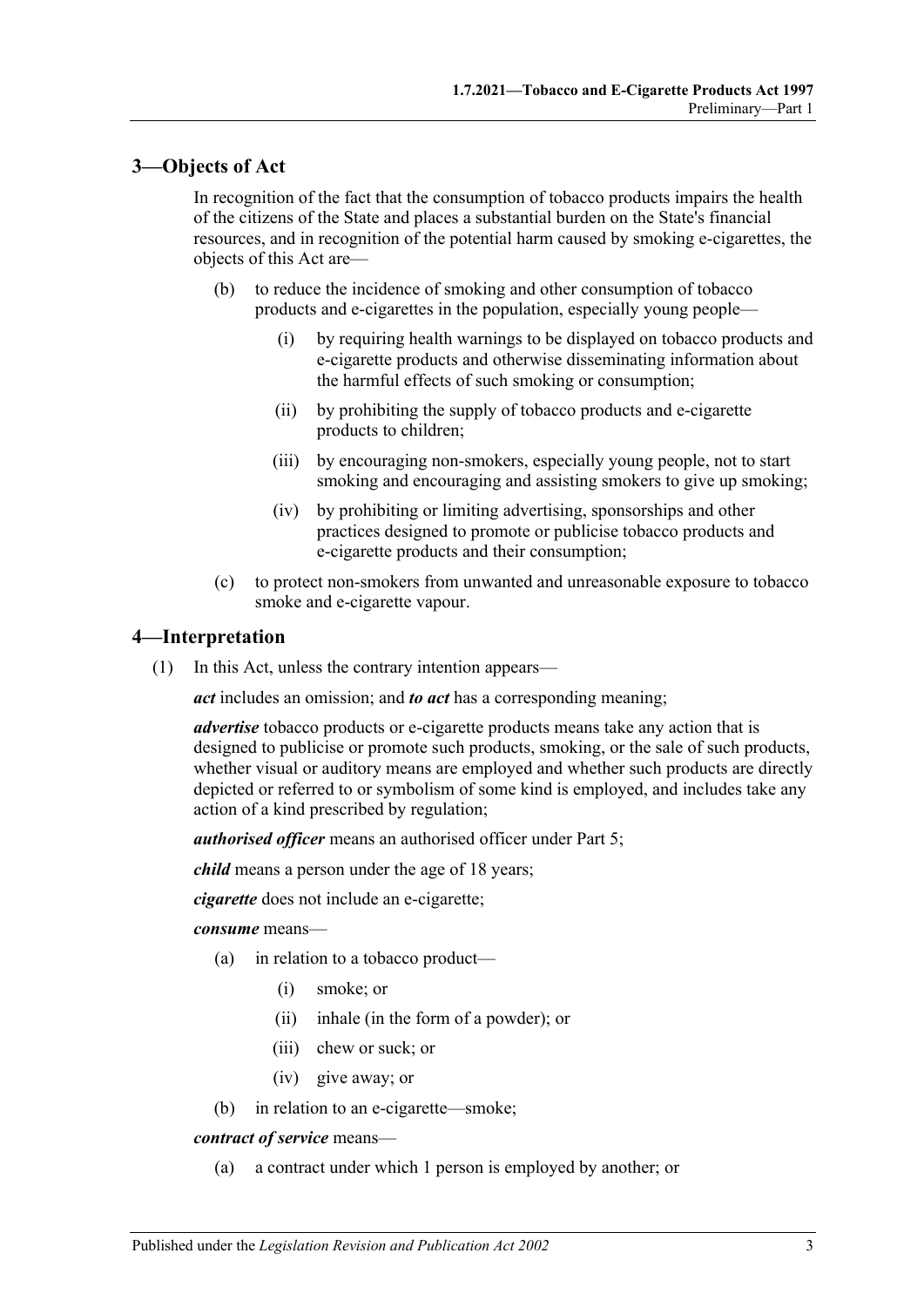- (b) a training contract under the *[South Australian Skills Act](http://www.legislation.sa.gov.au/index.aspx?action=legref&type=act&legtitle=South%20Australian%20Skills%20Act%202008) 2008*; or
- (c) a contract, arrangement or understanding under which a person receives on-the-job training from another;

*contravene* includes fail to comply with;

#### *e-cigarette* means—

- (a) a device that is designed to generate or release an aerosol or vapour for inhalation by its user in a manner similar to the inhalation of smoke from an ignited tobacco product; or
- (b) a device of a kind declared by the Minister by notice in the Gazette to be an e-cigarette,

but does not include a device of a kind excluded from the ambit of this definition by the regulations;

*e-cigarette advertisement* includes any writing, still or moving picture, sign, symbol or other visual image or message designed to promote or publicise—

- (a) the purchase or use of an e-cigarette product; or
- (b) a trademark or brand name, or part of a trademark or brand name, of an e-cigarette product;

#### *e-cigarette product* means—

- (a) an e-cigarette; or
- (b) any part comprising an e-cigarette; or
- (c) a cartridge, capsule or other container designed to contain a liquid, aerosol, gas, vapour or other substance for use in an e-cigarette; or
- (d) a heating element designed for use in an e-cigarette; or
- (e) a battery designed for use in an e-cigarette; or
- (f) a product of a kind prescribed by the regulations;

*employee* means a person who is employed under a contract of service or who works under a contract of service;

#### *enclosed public place, workplace or shared area* means—

- (a) an enclosed public place; or
- (b) an enclosed workplace; or
- (c) an enclosed shared area;

*grant* includes renewal; and *to grant* includes to renew;

*health warning*, in relation to a tobacco product or e-cigarette product, means a warning prescribed by regulation (or by direction of the Minister under the regulations) for the purposes of this Act in relation to such a product;

*label* includes information that is enclosed in or attached to or is provided with a package containing tobacco products or e-cigarette products but that does not comprise part of the package;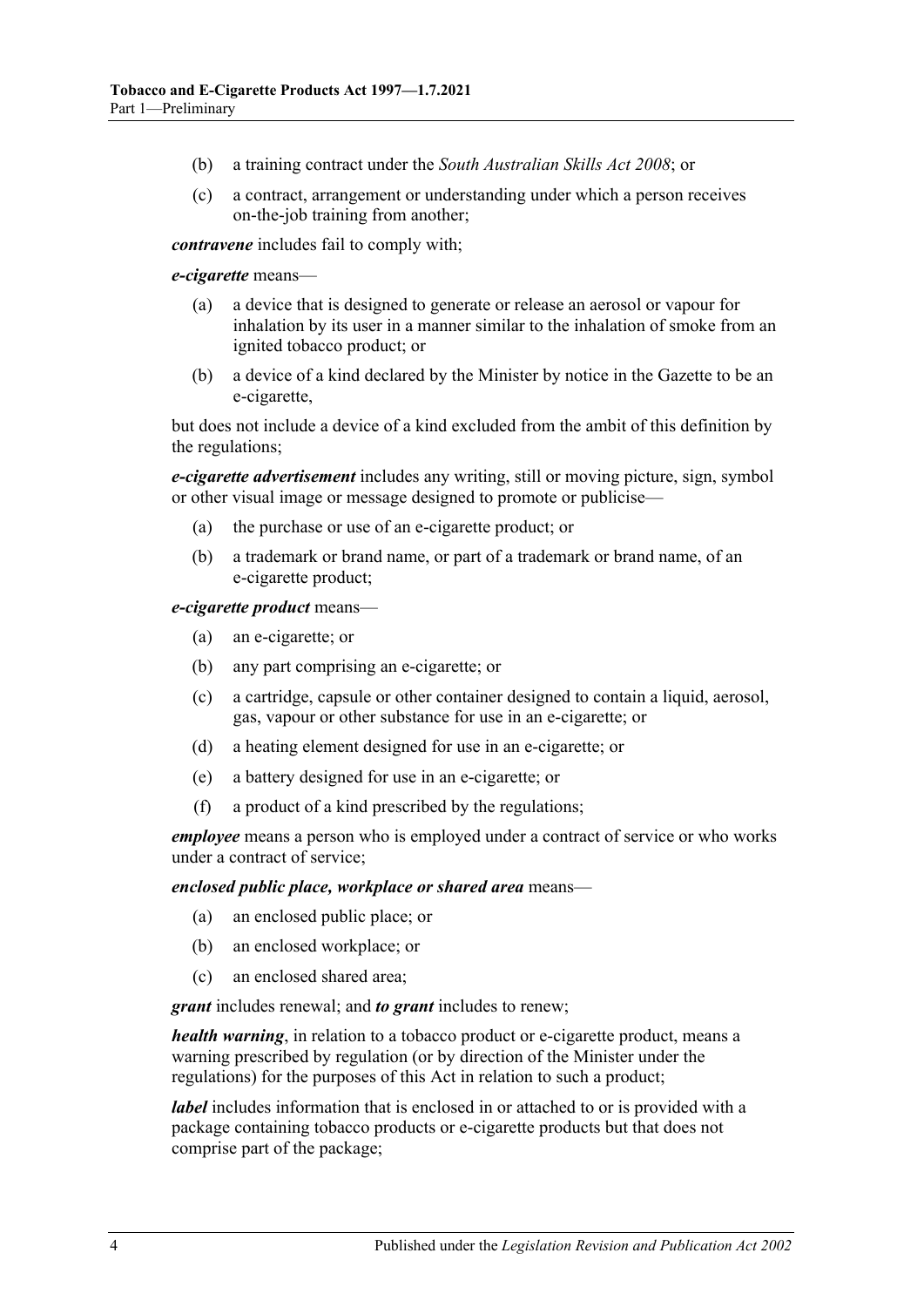*multi-unit premises* means premises divided into parts that are in separate ownership or let or provided for separate occupation;

*place* includes a vehicle;

*premises* means—

- (a) any land, building or structure; or
- (b) any vehicle;

*public area* or *public place* means an area or place that the public, or a section of the public, is entitled to use or that is open to, or used by, the public or a section of the public (whether access is unrestricted or subject to payment of money, membership of a body or otherwise);

*purchase* of tobacco products or e-cigarette products includes receipt of such products in the course of a business (whether or not for valuable consideration);

*record* includes any book, document or writing and any other source of information compiled, recorded or stored by computer or other process, or in any other manner or by any other means;

#### *residential premises* means—

- (a) a house, home or residential unit, apartment or flat; or
- (b) a bedroom or living area let or provided for separate occupation (for example, accommodation in a motel, hotel, boarding house, hostel, nursing home or college or accommodation for employees); or
- (c) a sleeping or living area in a prison or other place of detention; or
- (d) any other place of a kind prescribed by regulation;

*retail* connotes a sale to a consumer or an agent for a consumer;

*SACAT* means the South Australian Civil and Administrative Tribunal established under the *[South Australian Civil and Administrative Tribunal Act](http://www.legislation.sa.gov.au/index.aspx?action=legref&type=act&legtitle=South%20Australian%20Civil%20and%20Administrative%20Tribunal%20Act%202013) 2013*;

*sell* includes supply in the course of a business (whether or not for valuable consideration) and offer or expose for sale or such supply, and *sale* has a corresponding meaning;

*shared area* means an area in multi-unit premises the use of which is shared by persons from various parts of the premises that are in separate ownership or occupation;

*shisha tobacco* means a fibrous plant product (whether or not comprised of or containing tobacco) that is designed for smoking in a shisha, hookah, water pipe or similar device;

*smoke* means—

- (a) in relation to a tobacco product—smoke, hold or otherwise have control over, an ignited tobacco product; or
- (b) in relation to an e-cigarette—inhale from, hold or otherwise have control over, an e-cigarette that is in use;

*sponsorship* includes a scholarship, prize, gift or other benefit;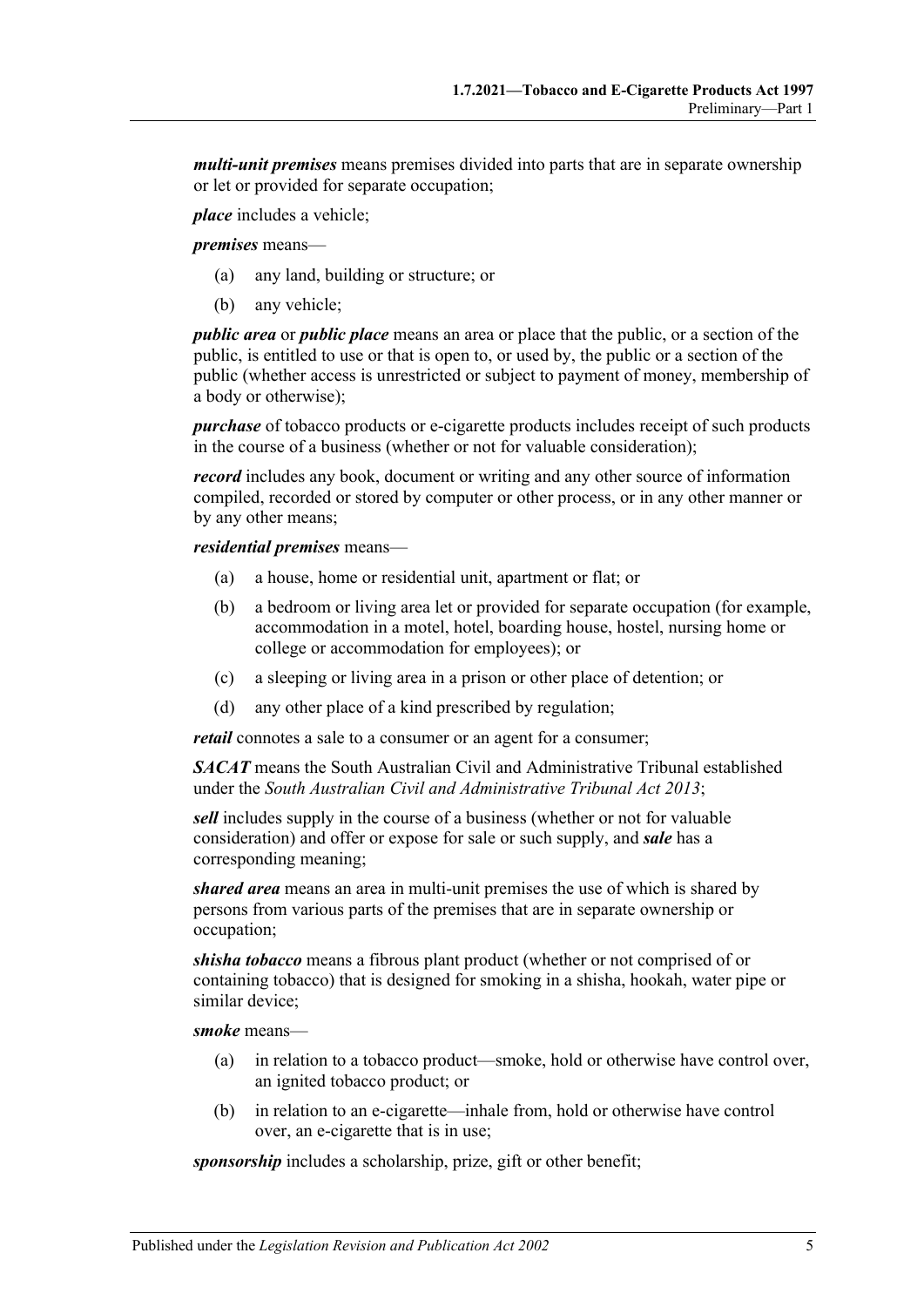*sucking tobacco* means tobacco that has been prepared for sucking but not chewing;

*tobacco advertisement* includes any writing, still or moving picture, sign, symbol or other visual image or message designed to promote or publicise—

- (a) the purchase or use of a tobacco product; or
- (b) a trademark or brand name, or part of a trademark or brand name, of a tobacco product;

#### *tobacco product* means—

- (a) a cigarette; or
- (b) a cigar; or
- (c) cigarette or pipe tobacco; or
- (ca) shisha tobacco; or
- (d) tobacco prepared for chewing or sucking; or
- (e) snuff; or
- (f) any other product, of a kind prescribed by regulation, that is comprised of or contains tobacco; or
- (g) any product (other than an e-cigarette product) that does not contain tobacco but is designed for smoking,

and includes any packet, carton, shipper or other device in which any of the above is contained;

*vehicle* includes any kind of aircraft or vessel;

*vending machine* means a device from which a product can be obtained by the insertion of a coin, banknote or token;

*workplace* has the same meaning as in the *[Work Health and Safety Act](http://www.legislation.sa.gov.au/index.aspx?action=legref&type=act&legtitle=Work%20Health%20and%20Safety%20Act%202012) 2012*, but does not include—

- (a) a place occupied as residential premises; or
- (b) a place (other than a vehicle) where only a single self-employed person is working; or
- (c) a vehicle that is used for work purposes by only one person; or
- (d) any other place of a kind prescribed by regulation.
- (2) A health warning may comprise two or more parts and the term *health warning* includes all the parts of such a warning unless the contrary intention appears.
- <span id="page-5-0"></span>(3) A place or area is *enclosed* if it is fully enclosed or is at least partially covered by a ceiling and has walls such that the total area of the ceiling and wall surfaces exceeds 70 per cent of the total notional ceiling and wall area.
- (4) For the purposes of [subsection](#page-5-0) (3)—
	- (a) *ceiling* includes any structure or device (whether fixed or movable) that prevents or impedes upward airflow, but does not include anything prescribed by regulation;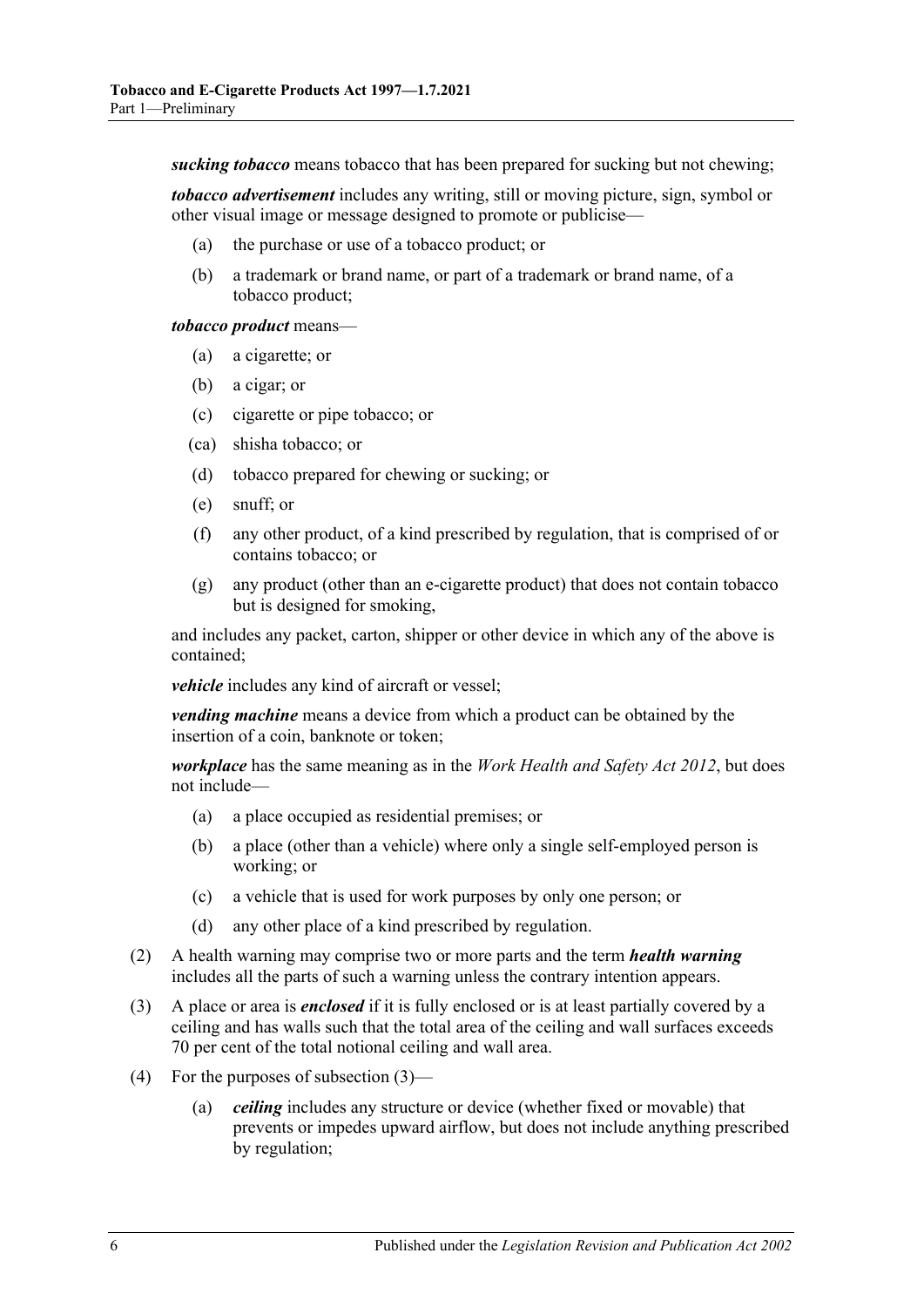- (b) *wall* includes any structure or device (whether fixed or movable) that prevents or impedes lateral airflow, but does not include anything prescribed by regulation;
- <span id="page-6-5"></span>(c) the *total notional ceiling and wall area* is the sum of—
	- (i) what would be the total area of the wall surfaces if—
		- (A) the walls were continuous, any gap in the walls being filled by a surface of the minimum area required for the purpose; and
		- (B) the walls were of a uniform height equal to the lowest height of the ceiling; and
	- (ii) what would be the floor area of the space within the walls if the walls were continuous as referred to in [subparagraph](#page-6-5) (i).

# <span id="page-6-0"></span>**Part 2—Licences**

# <span id="page-6-1"></span>**6—Requirement for licence**

A person must not—

- (a) carry on the business of selling tobacco products by retail; or
- (ab) carry on the business of selling e-cigarette products by retail; or
- (b) hold himself or herself out as carrying on such a business,

unless the person holds a licence under this Part.

Maximum penalty: \$20 000.

Expiation fee: \$1 000.

### <span id="page-6-2"></span>**7—Issue or renewal of licence**

- (1) The Minister may, on application by a person, issue or renew, or refuse to issue or renew, a licence under this Part.
- (2) The Minister may, if he or she thinks fit, renew a licence despite the fact that application for renewal of the licence was made after the end of the previous term of the licence.

### <span id="page-6-3"></span>**8—Licence term etc**

- (1) Subject to this Act, a licence expires on the anniversary of the date of issue of the licence and may be renewed on application for successive terms of one year.
- (2) A licence has effect, on issue or renewal, from the date specified in the licence for that purpose which may be earlier than the date of application for the issue or renewal of the licence.
- (3) The holder of a licence may, at any time, by notice in writing to the Minister, surrender the licence, at which time the licence ceases to have effect.

### <span id="page-6-6"></span><span id="page-6-4"></span>**9—Licence conditions**

(1) The Minister may fix conditions of a licence.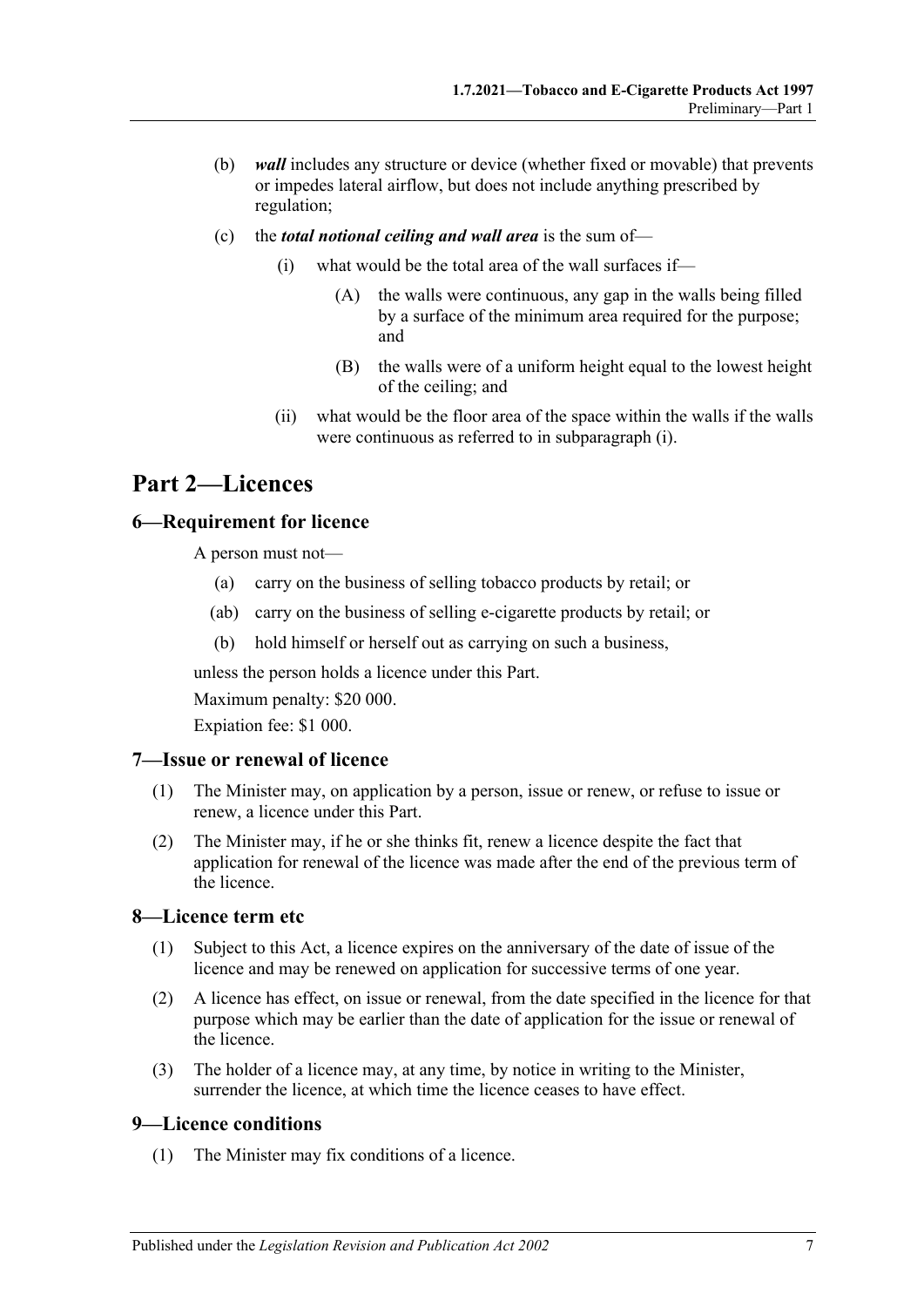- (2) Without limiting [subsection](#page-6-6) (1), a licence condition may limit the sale of tobacco products or e-cigarette products, including by—
	- (a) a condition under which the holder of the licence is prevented from selling such products except at a single place specified in the condition (with the effect that a separate licence will be required by the person for any or each other place at which the person sells such products);
	- (b) a condition that restricts the points of sale of such products within the place at which the holder of the licence may sell such products under the licence.
- (3) The Minister may, on application or at the Minister's own initiative, vary a licence.
- (4) A licence may be varied by endorsement of the licence or by notice in writing to the holder of the licence.
- (5) The holder of a licence must not contravene a condition of the licence. Maximum penalty: \$10 000. Expiation fee: \$500.

# <span id="page-7-0"></span>**10—Form of application and licence fee**

- (1) An application for the issue, renewal or variation of a licence must be made to the Minister in a manner and form approved by the Minister and contain the information required by the Minister.
- (2) An applicant must provide any further information that the Minister reasonably requires for the purposes of determining the application.
- (3) An application may not be granted except on payment of the appropriate fee under the regulations.

### <span id="page-7-1"></span>**11—Cancellation or suspension of licence**

The Minister may, by written notice to the holder of a licence, suspend or cancel the licence if satisfied that the holder of the licence has contravened this Act or is not or is no longer for any reason a fit and proper person.

# <span id="page-7-3"></span><span id="page-7-2"></span>**12—Review of decision of Minister**

- (1) A person who is dissatisfied with a decision of the Minister under this Part may apply to the Minister for a review of the decision.
- (2) An application for review—
	- (a) must be made within one month after the applicant received notice of the decision to which the application relates; and
	- (b) must set out in detail the grounds on which the applicant seeks the review.
- (3) If an application is made under [subsection](#page-7-3) (1), the Minister must review the decision to which the application relates.
- (4) On a review the Minister may—
	- (a) confirm or vary the decision under review; or
	- (b) quash the decision and substitute for it a decision that should, in the Minister's opinion, have been made in the first instance.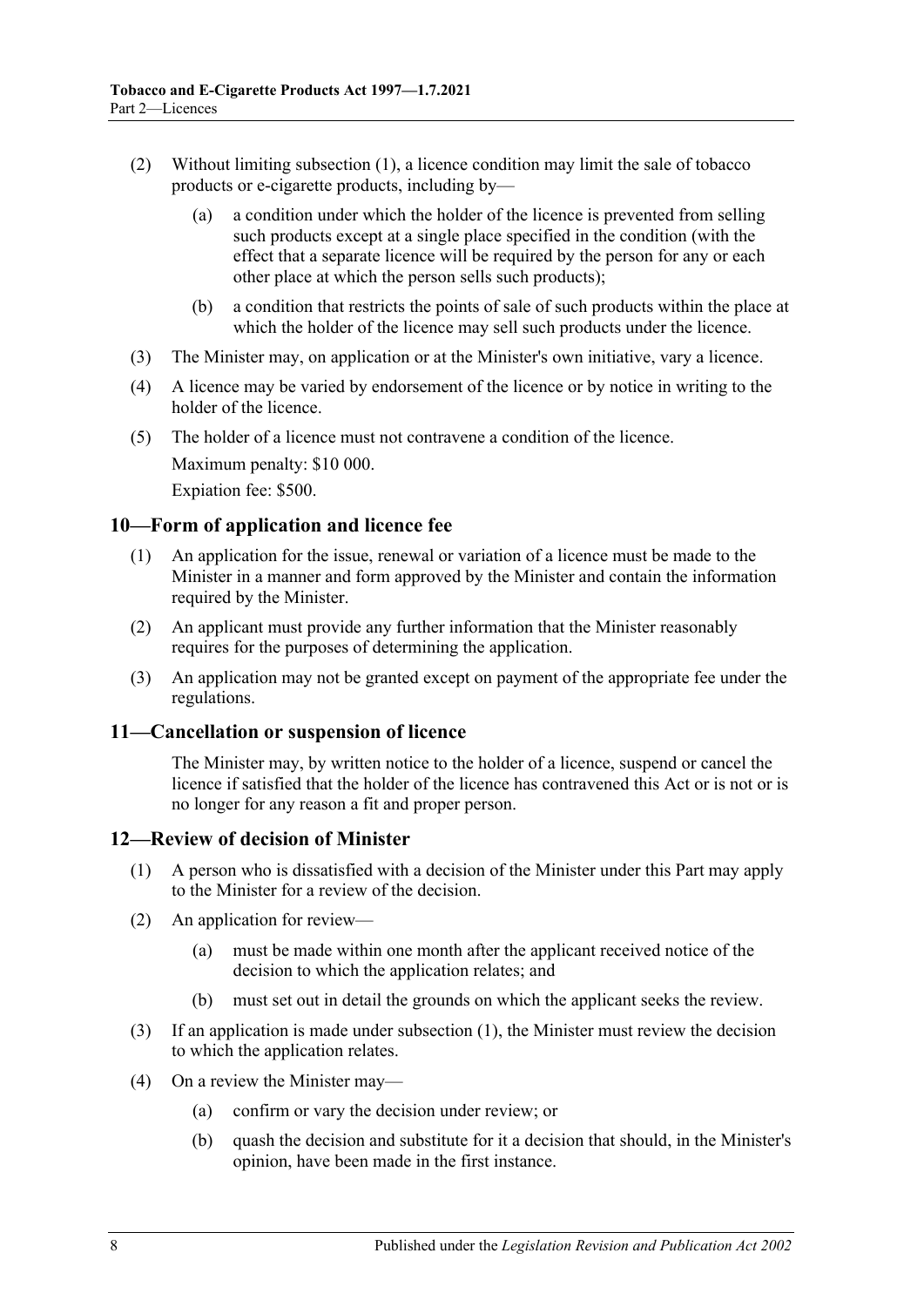(5) The Minister must inform the applicant in writing of the result of the review.

### <span id="page-8-0"></span>**13—Review**

- (1) A person who is dissatisfied with a decision taken by the Minister on a review may apply to SACAT under section 34 of the *[South Australian Civil and Administrative](http://www.legislation.sa.gov.au/index.aspx?action=legref&type=act&legtitle=South%20Australian%20Civil%20and%20Administrative%20Tribunal%20Act%202013)  [Tribunal Act](http://www.legislation.sa.gov.au/index.aspx?action=legref&type=act&legtitle=South%20Australian%20Civil%20and%20Administrative%20Tribunal%20Act%202013) 2013* for a review of the Minister's decision.
- (2) An application for review must be made within 1 month after the person receives notice of the Minister's decision.

# <span id="page-8-1"></span>**Part 3—Restrictions on supply or promotion of tobacco products and e-cigarette products**

### <span id="page-8-2"></span>**30—Restrictions on retail sale of tobacco products and e-cigarette products**

- (1) The following provisions apply in relation to the retail sale of tobacco products:
	- (a) a person must not sell cigarettes—
		- (i) singly or loose; or
		- (ii) if the package enclosing the cigarettes—
			- (A) contains, or is designed to contain, fewer than 20 cigarettes; or
			- (B) is able, or is readily able, to be divided into portions containing fewer than 20 cigarettes each;
	- (b) a person must not sell a tobacco product unless it is enclosed in a package that complies with the regulations and is labelled in accordance with the regulations;
	- (c) a person must not sell a tobacco product that is enclosed in 2 or more packages unless each package complies with the regulations and is labelled in accordance with the regulations;
	- (d) a person must not sell a package containing a tobacco product unless the package is wrapped in a material that is wholly transparent;
	- (e) a person must not sell a tobacco product if the order for the product has been placed by mail, telephone, fax, email, Internet or other electronic means.

Maximum penalty: \$10 000.

Expiation fee: \$500.

(2) A person must not sell an e-cigarette product if the order for the e-cigarette product has been placed by mail, telephone, fax, email, Internet or other electronic means. Maximum penalty: \$10 000.

Expiation fee: \$500.

(3) In this section—

*sell* means sell by retail.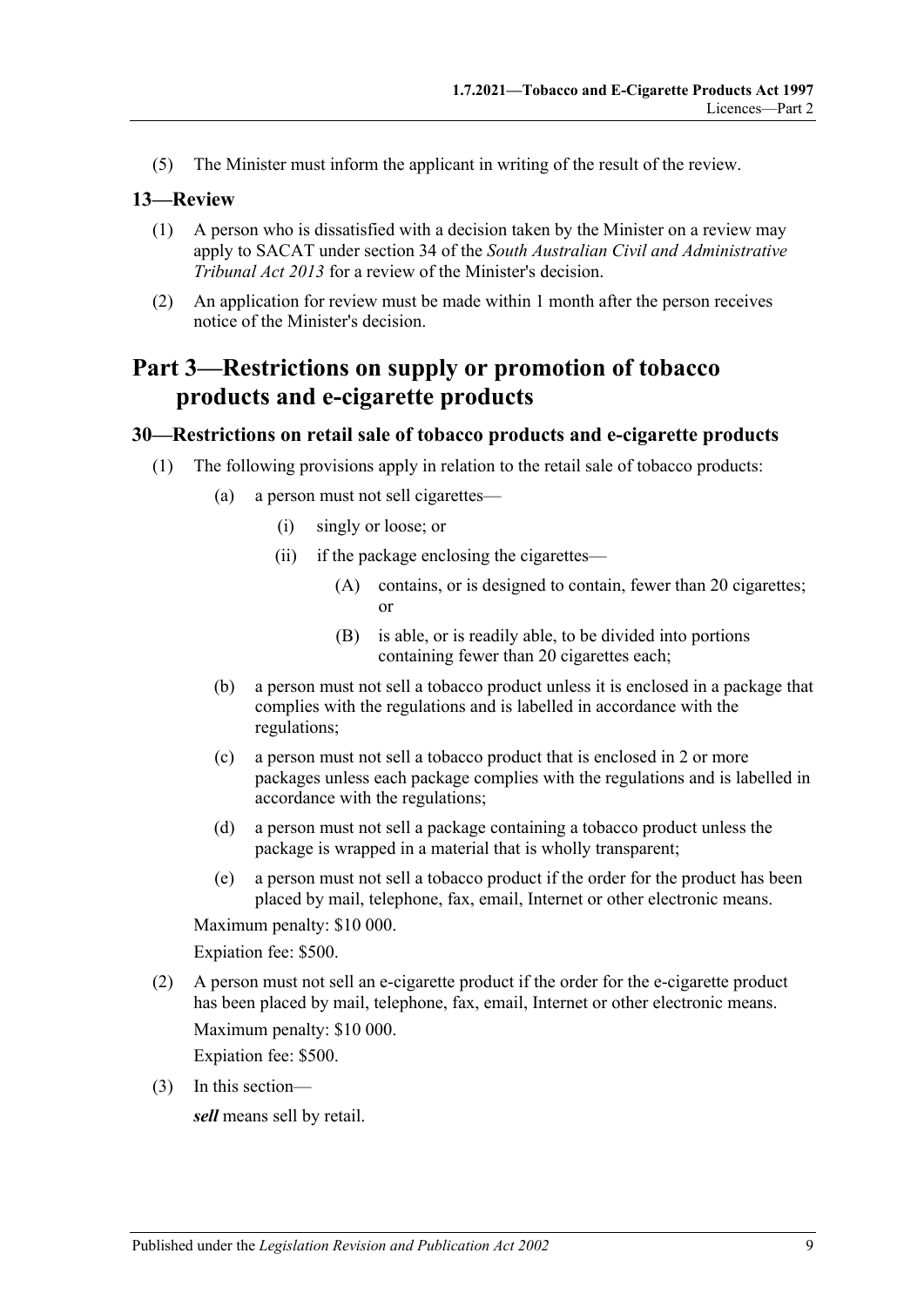# <span id="page-9-0"></span>**31—Importing and packing of tobacco products**

- (1) A person must not import tobacco products that have been packed for sale by retail unless—
	- (a) the packages in which the tobacco products are packed comply with the regulations and are labelled in accordance with the regulations; and
	- (b) where two or more health warnings have been prescribed—the various warnings are distributed in approximately equal numbers between the packages imported by that person in each financial year.

Maximum penalty: \$10 000.

Expiation fee: \$500.

- (2) A person who packs tobacco products for sale by retail must ensure—
	- (a) that the packages in which the tobacco products are packed comply with the regulations and are labelled in accordance with the regulations; and
	- (b) where two or more health warnings have been prescribed—the various warnings are distributed in approximately equal numbers between the packages packed by that person in each financial year.

Maximum penalty: \$10 000.

Expiation fee: \$500.

(3) Where tobacco products have been packed for sale by retail in two or more packages only the smallest of those packages and the warning it displays will be taken into account when determining the number of packages on which each health warning is displayed.

# <span id="page-9-1"></span>**32—Tobacco products in relation to which no health warning has been prescribed**

Despite any other provision of this Act, where no health warning is prescribed by regulation (or by direction of the Minister under the regulations) in relation to a tobacco product of a particular class—

- (a) a tobacco product of that class need not be enclosed in a package; and
- (b) a package that contains a tobacco product of that class need not (provided it does not also contain a tobacco product of a class in relation to which a health warning is prescribed) display a health warning.

### <span id="page-9-3"></span><span id="page-9-2"></span>**34A—Prohibited tobacco products**

- (1) The Minister may, by notice in the Gazette, declare that a class of tobacco products specified in the notice are prohibited tobacco products.
- (2) The Minister must not make a declaration under [subsection](#page-9-3) (1) unless the Minister is satisfied that—
	- (a) the tobacco products, or the smoke of the products, possesses a distinctive fruity, sweet or confectionary-like character; and
	- (b) the nature of the products, or the way they are advertised, might encourage young people to smoke.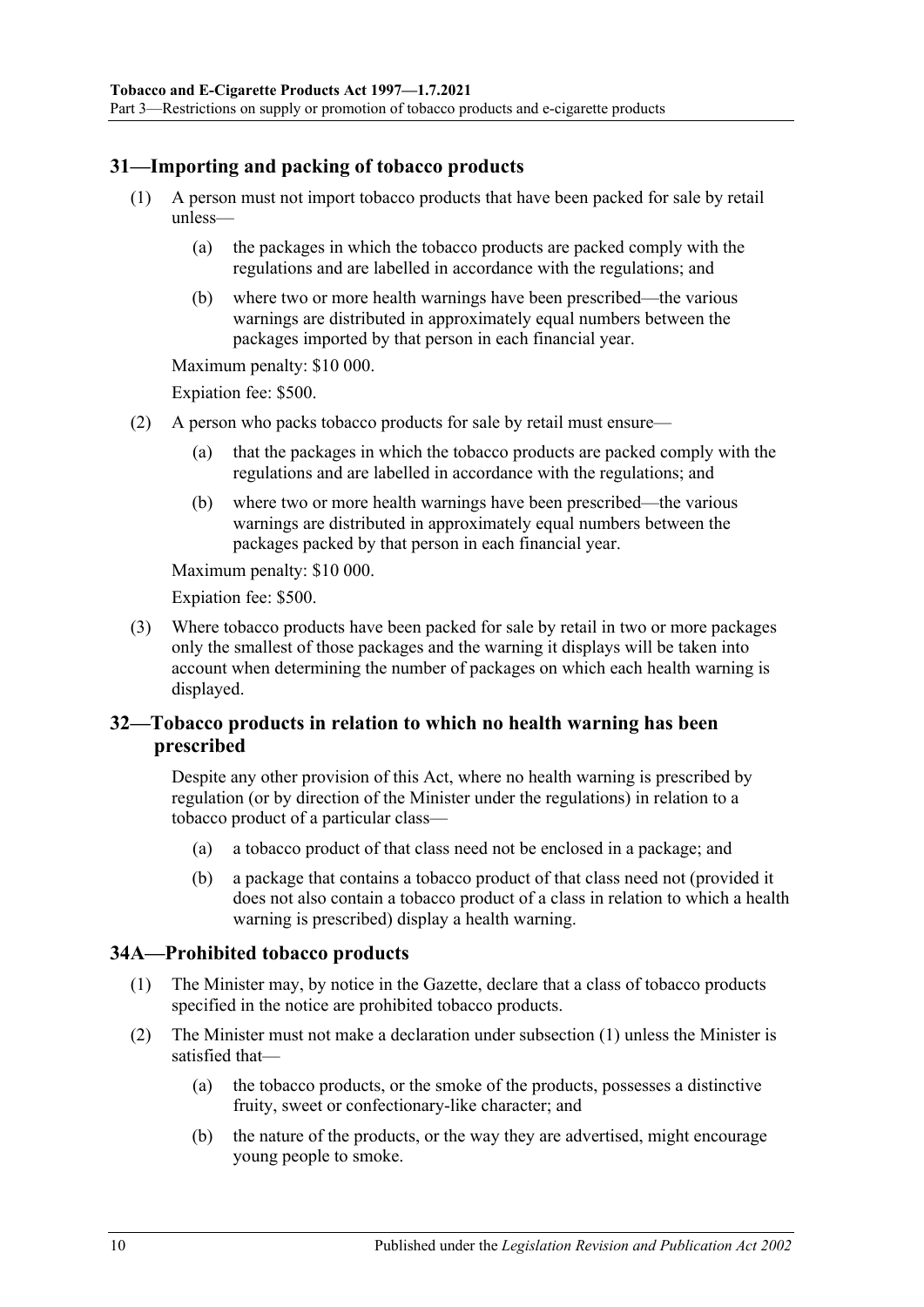- (3) The Minister may, by further notice in the Gazette, vary or revoke a notice under this section.
- (4) A person must not sell a prohibited tobacco product by retail. Maximum penalty: \$10 000. Expiation fee: \$500.

# <span id="page-10-0"></span>**35—Sale of sucking tobacco**

A person must not sell sucking tobacco by retail. Maximum penalty: \$10 000. Expiation fee: \$500.

# <span id="page-10-1"></span>**36—Products designed to resemble tobacco products**

A person must not sell by retail any product (other than a tobacco product or an e-cigarette) that is designed to resemble a tobacco product. Maximum penalty: \$10 000.

# <span id="page-10-2"></span>**37—Sale of tobacco products or e-cigarette products by vending machine**

- <span id="page-10-4"></span><span id="page-10-3"></span>(1) A person must not sell cigarettes or any other tobacco product by means of a vending machine unless—
	- (a) the vending machine is situated—
		- (i) in an area delineated under a gaming machine licence under the *[Gaming Machines Act](http://www.legislation.sa.gov.au/index.aspx?action=legref&type=act&legtitle=Gaming%20Machines%20Act%201992) 1992* as the area in which gaming machines may be operated pursuant to the licence and no other such vending machine is situated in the gaming area or any other part of the premises in respect of which the licence is in force under the *[Liquor](http://www.legislation.sa.gov.au/index.aspx?action=legref&type=act&legtitle=Liquor%20Licensing%20Act%201997)  [Licensing Act](http://www.legislation.sa.gov.au/index.aspx?action=legref&type=act&legtitle=Liquor%20Licensing%20Act%201997) 1997*; or
		- (ii) in some other part of premises in respect of which a licence is in force under the *[Liquor Licensing Act](http://www.legislation.sa.gov.au/index.aspx?action=legref&type=act&legtitle=Liquor%20Licensing%20Act%201997) 1997* and no other such vending machine is situated in the premises in respect of which the licence is in force; or
		- (iii) in a part of the casino in which the public are permitted to engage in gambling activities under the *[Casino Act](http://www.legislation.sa.gov.au/index.aspx?action=legref&type=act&legtitle=Casino%20Act%201997) 1997* and no other such vending machine is situated in the casino; and
	- (b) subject to subsection (2), the machine is only able to be operated by—
		- (i) in the case of premises in respect of which a licence is in force under the *[Liquor Licensing Act](http://www.legislation.sa.gov.au/index.aspx?action=legref&type=act&legtitle=Liquor%20Licensing%20Act%201997) 1997*—the holder of the licence or an employee of the holder of the licence; or
		- (ii) in the case of the casino—an employee of the casino; or
		- (iii) in any case—
			- (A) by the use of a token or similar device supplied to the person by a person referred to in [subparagraph](#page-10-3) (i) or [\(ii\);](#page-10-4) or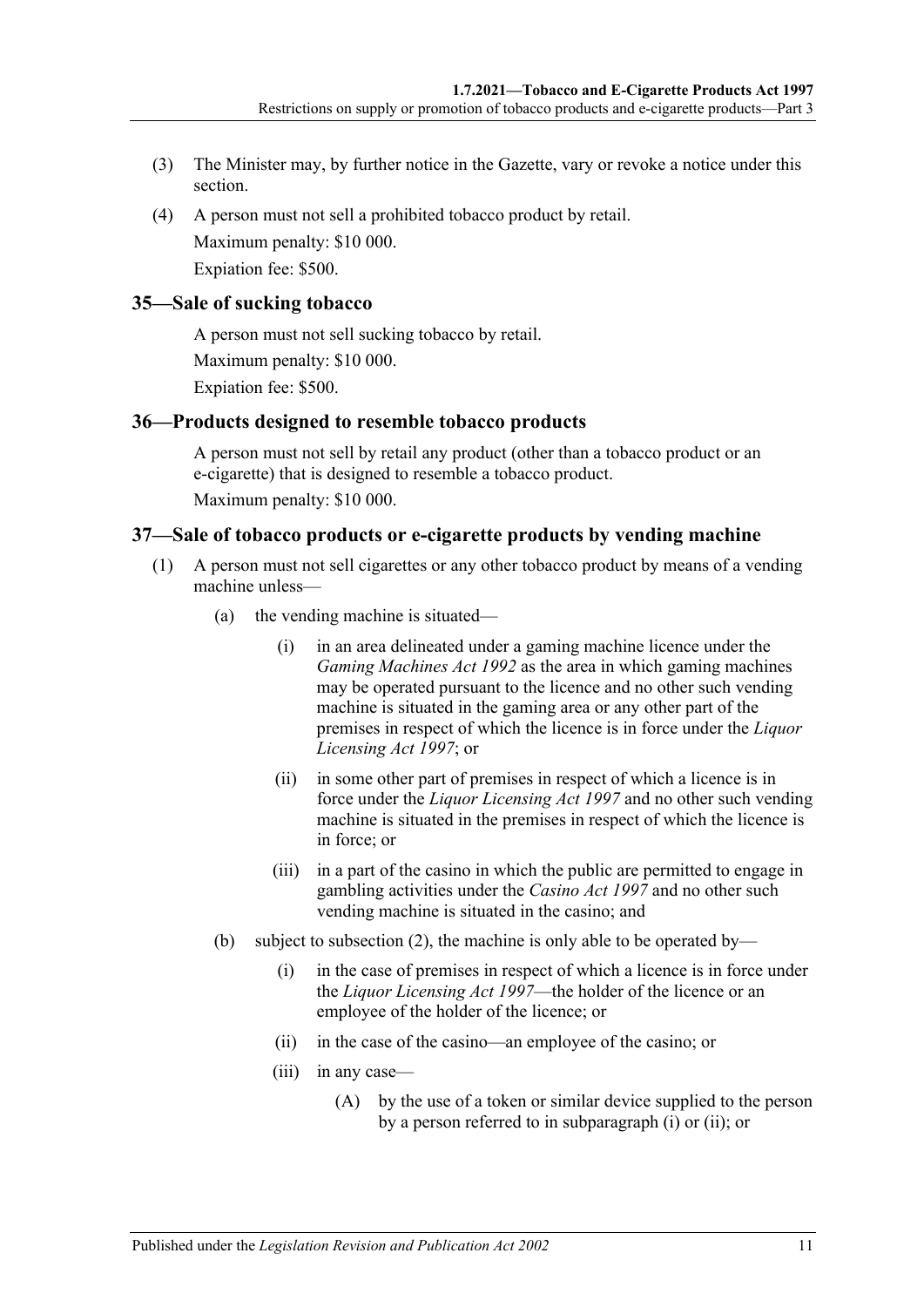(B) by remote control operated by a person referred to in [subparagraph](#page-10-3) (i) or [\(ii\).](#page-10-4)

Maximum penalty: \$10 000.

Expiation fee: \$500.

(2) A person must not sell e-cigarettes or any other e-cigarette products by means of a vending machine.

Maximum penalty: \$10 000.

Expiation fee: \$500.

# <span id="page-11-3"></span><span id="page-11-0"></span>**37A—Sale of e-cigarette products from temporary outlet**

(1) A person must not sell e-cigarettes or any other e-cigarette product by retail from a temporary outlet.

Maximum penalty: \$10 000.

Expiation fee: \$500.

(2) An occupier of premises must not cause or permit another person to sell e-cigarettes or any other e-cigarette products by retail on those premises in contravention of [subsection](#page-11-3)  $(1)$ .

Maximum penalty: \$10 000.

Expiation fee: \$500.

(3) In this section—

*temporary outlet* means a booth, stand, tent or other temporary or mobile structure or enclosure, whether or not part of that booth, stand, tent, structure or enclosure is permanent.

# <span id="page-11-1"></span>**38—Carrying tray etc of tobacco products or e-cigarette products for making of successive retail sales**

<span id="page-11-4"></span>(1) A person must not go amongst persons in premises carrying tobacco products or e-cigarette products in a tray or container or otherwise on his or her person for the purpose of making successive sales of such products by retail.

Maximum penalty: \$10 000.

Expiation fee: \$500.

(2) A person must not cause or permit another to engage in the practice referred to in [subsection](#page-11-4) (1) in premises under the person's control.

Maximum penalty: \$10 000.

Expiation fee: \$500.

# <span id="page-11-5"></span><span id="page-11-2"></span>**38A—Sale or supply of tobacco products or e-cigarette products to children**

(1) If a tobacco product or e-cigarette product is sold or supplied to a child, the responsible person is guilty of an offence, or if there is more than one responsible person, each responsible person is guilty of an offence.

Maximum penalty:

- (a) in the case of a responsible person who is the proprietor of a business—
	- (i) for a first offence—\$20 000;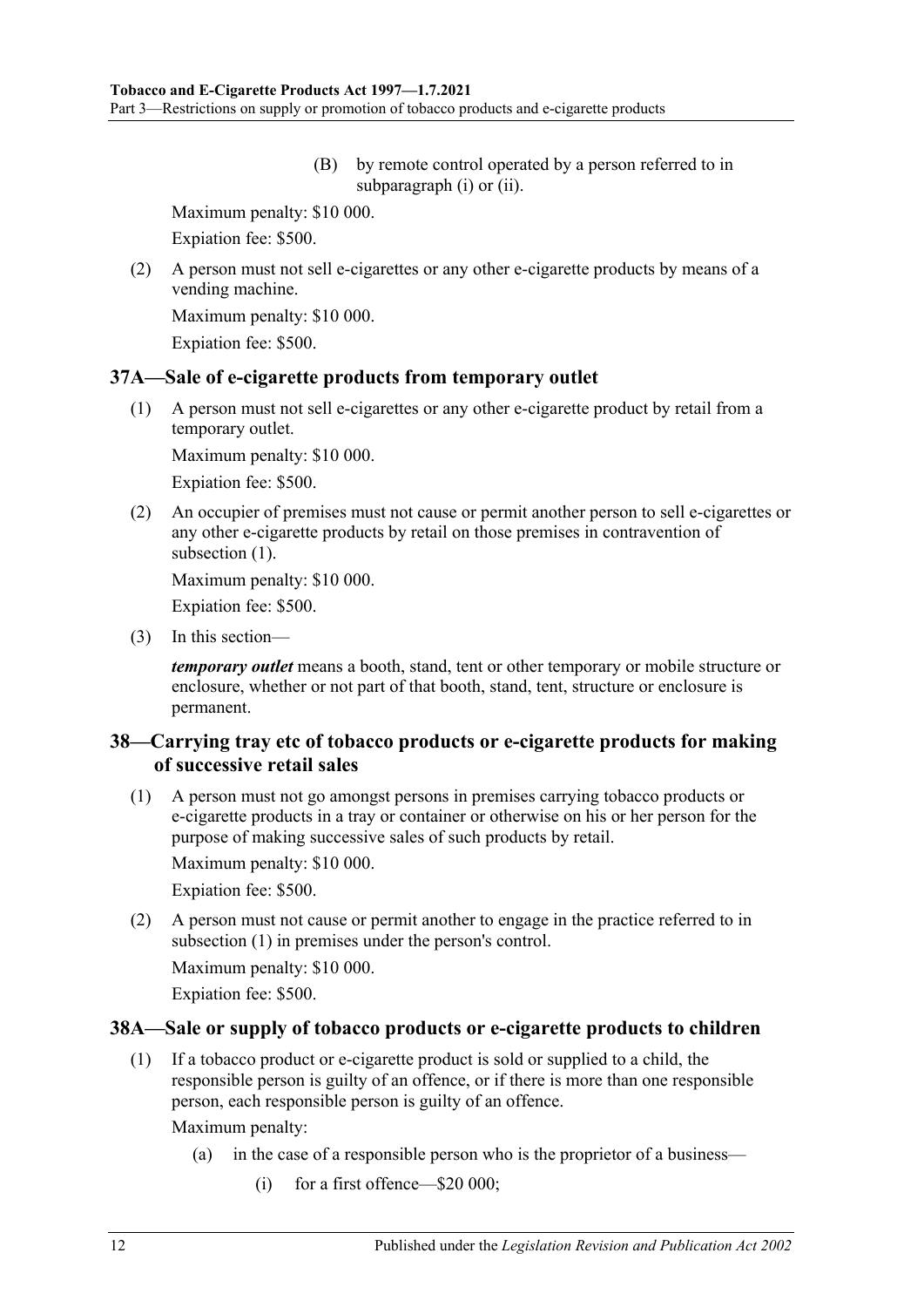- (ii) for a second or subsequent offence—\$40 000; or
- (b) in any other case—\$5 000.

Expiation fee: \$1 200.

- <span id="page-12-0"></span>(2) It is a defence to a charge of an offence against [subsection](#page-11-5) (1) that was allegedly committed in the course of a business to prove that—
	- (a) the proprietor of the business or some person acting on behalf of the proprietor of the business required the minor to produce evidence of age of a kind prescribed by regulation; and
	- (b) the minor made a false statement, or produced false evidence, in response to that requirement; and
	- (c) in consequence the person who served or assisted the minor reasonably assumed that the minor was of or above the age of 18 years.
- <span id="page-12-1"></span>(3) It is a defence to a charge of an offence against [subsection](#page-11-5)  $(1)$  that was allegedly committed otherwise than in the course of a business to prove that the defendant had reasonable cause to believe that the child was of or above the age of 18 years.
- (4) The defence under [subsection](#page-12-0) (2) or [\(3\)](#page-12-1) applies to the exclusion of the general defence under [section](#page-24-0) 79.
- (5) A person who sells tobacco products or e-cigarette products by retail or who occupies premises in which a vending machine that is designed to sell tobacco such products is situated must display a notice in the prescribed form setting out the effect of, and the penalty for, an offence against [subsection](#page-11-5) (1) in a manner and position that is likely to attract the attention of his or her customers or of persons using the machine.

Maximum penalty: \$1 250.

Expiation fee: \$160.

(6) In this section—

*responsible person*, in relation to the sale or supply of a tobacco product or e-cigarette product to a child, means—

- (a) if the product is sold or supplied in the course of a business otherwise than by means of a vending machine—
	- (i) the proprietor of the business; or
	- (ii) a person who sells or supplies the product on behalf of the proprietor; or
- (b) if the product is sold or supplied by means of a vending machine—
	- (i) the proprietor of the business carried on in the premises where the machine is situated; or
	- (ii) a person who, on behalf of the proprietor, provides a token to, or other assistance to, the child for the operation of the machine; or
- (c) if the product is sold or supplied otherwise than in the course of a business—the person who sells or supplies the product.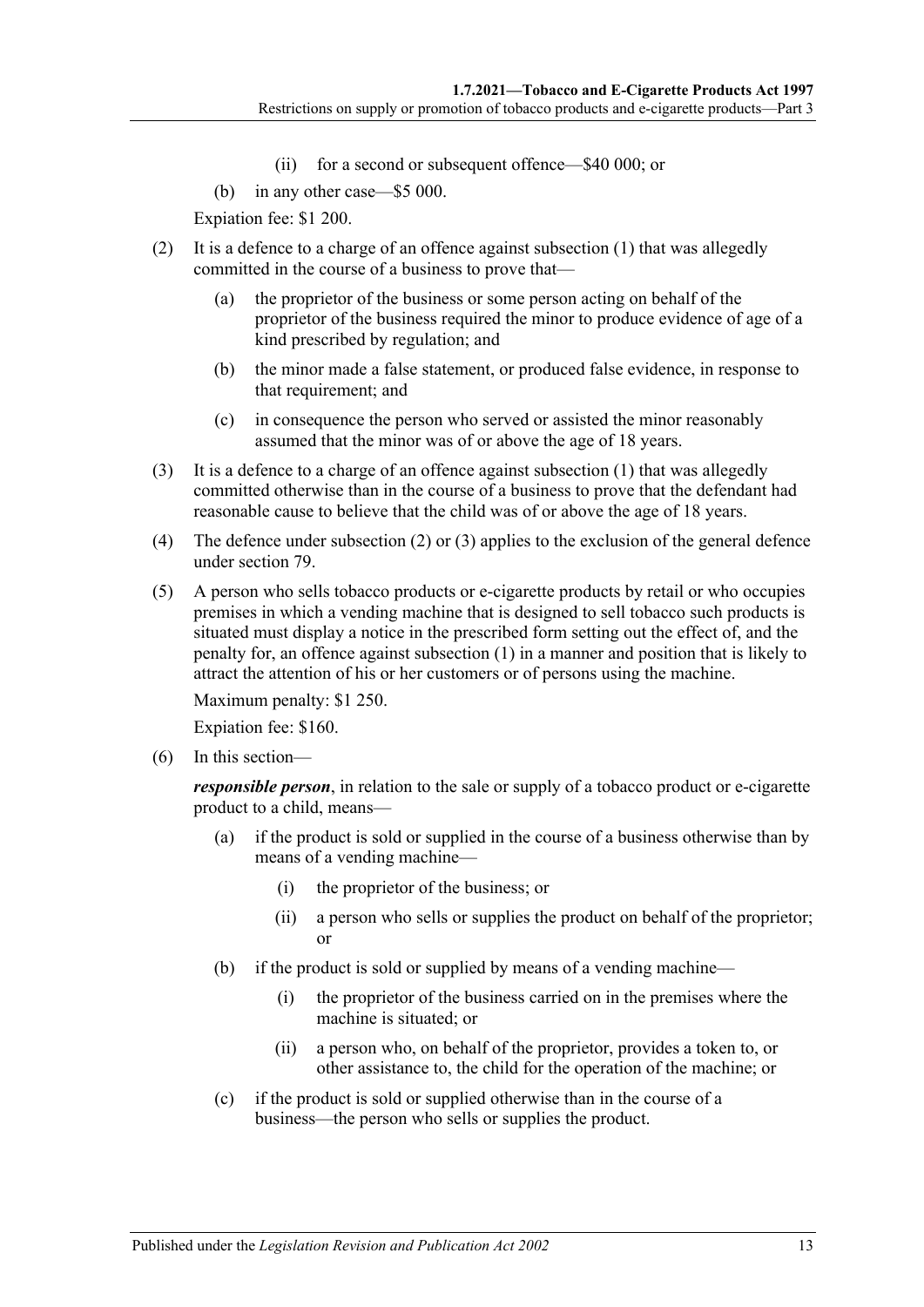# <span id="page-13-0"></span>**39—Power to require evidence of age**

- (1) If an authorised person suspects on reasonable grounds that a person seeking to obtain a tobacco product or e-cigarette product may be a child, he or she may require the person to produce evidence, to his or her satisfaction, of the person's age.
- (2) A person who—
	- (a) fails, without reasonable excuse, to comply with a requirement under this section; or
	- (b) makes a false statement, or produces false evidence, in response to such a requirement,

is guilty of an offence.

Maximum penalty: \$750.

Expiation fee: \$105.

(3) In this section—

### *authorised person* means—

- (a) a person who holds a licence under [Part 2](#page-6-0) or an employee of such a person; or
- (b) an authorised officer.

# <span id="page-13-1"></span>**40—Certain advertising prohibited**

(1) A person must not advertise tobacco products or e-cigarette products in the course of a business or for any direct or indirect pecuniary benefit.

Maximum penalty: \$10 000.

Expiation fee: \$1 000.

- (2) A person must not—
	- (a) distribute to the public any unsolicited leaflet, handbill, or other document that constitutes a tobacco advertisement or e-cigarette advertisement; or
	- (b) sell any object that constitutes or contains a tobacco advertisement or e-cigarette advertisement.

Maximum penalty: \$10 000.

Expiation fee: \$1 000.

- (3) This section does not apply in relation to—
	- (a) the display, in accordance with the regulations, of signs outside premises where tobacco products or e-cigarette products are sold by retail; or
	- (b) the provision of assistance to customers or potential customers by sales assistants in premises where tobacco products or e-cigarette products are sold by retail; or
	- (c) action of a kind prescribed by regulation; or
	- (e) an invoice, statement, order, letterhead, business card, cheque, manual or other document ordinarily used in the course of business.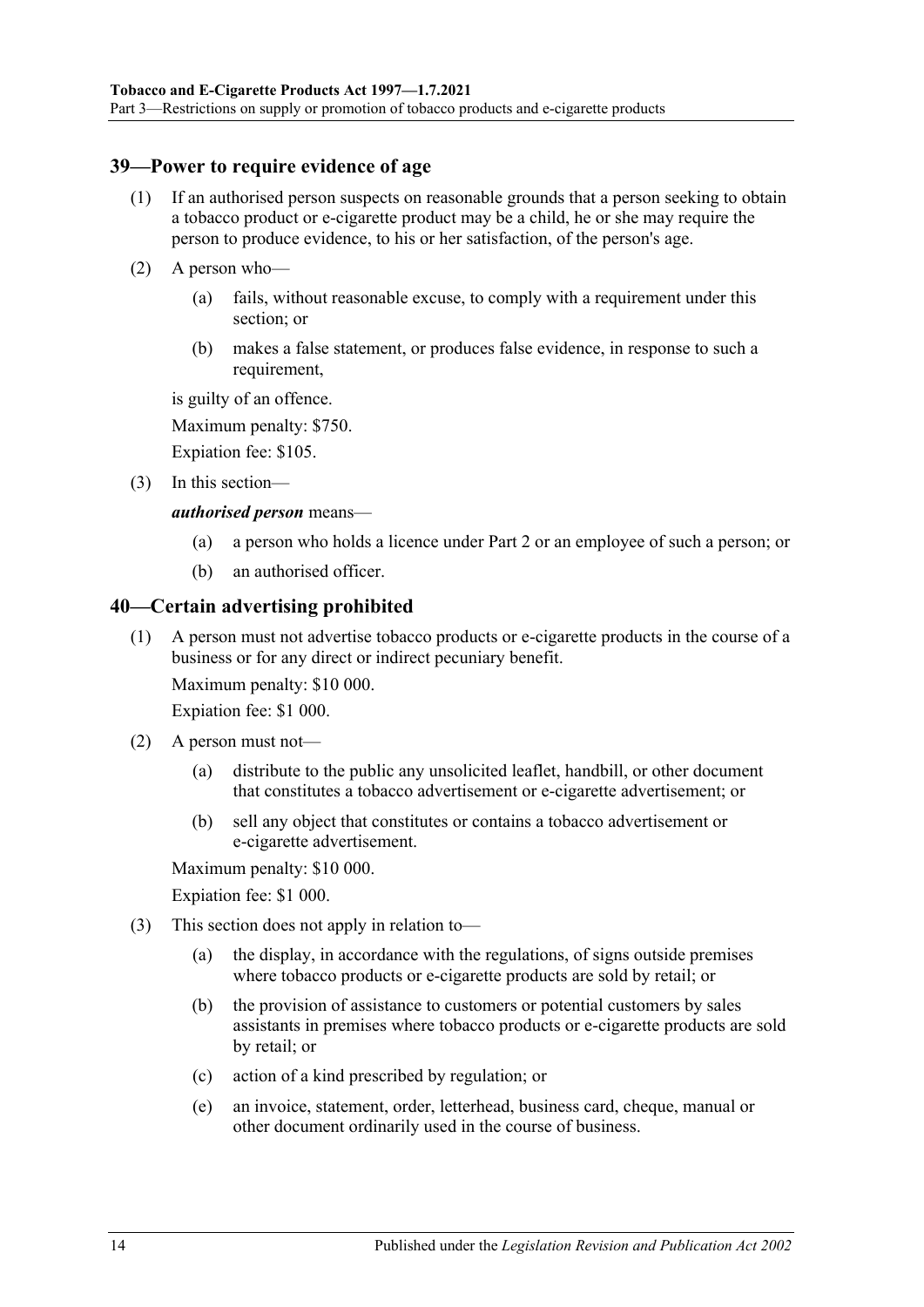# <span id="page-14-3"></span><span id="page-14-0"></span>**41—Prohibition of certain sponsorships**

- (1) A person must not promote or publicise, or agree to promote or publicise—
	- (a) a tobacco product or e-cigarette product or a trademark or brand name, or part of a trademark or brand name, of a tobacco product or e-cigarette product; or
	- (b) the name or interests of a manufacturer or distributor of a tobacco product or e-cigarette product in association directly or indirectly with that product,

under a contract, or an arrangement (whether or not legally binding), under which a sponsorship is provided, or to be provided, by another person.

Maximum penalty: \$10 000.

Expiation fee: \$1 000.

(2) A person must not provide, or agree to provide, a sponsorship under a contract or arrangement of a kind referred to in [subsection](#page-14-3) (1).

Maximum penalty: \$10 000.

Expiation fee: \$1 000.

### <span id="page-14-1"></span>**42—Competitions and reward schemes etc**

- <span id="page-14-4"></span>(1) A person must not, in connection with the sale of a tobacco product or e-cigarette product, or for the purpose of promoting the sale of a tobacco product or e-cigarette product—
	- (a) provide or offer to provide—
		- (i) a prize, gift or other benefit; or
		- (ii) a stamp, coupon, token, voucher, ticket or other thing by virtue of which any person may become entitled to, or may qualify for a prize, gift or other benefit (whether the entitlement or qualification is absolute or conditional); or
		- (iii) a number of points, or a similar device, by the accumulation of which a person may become entitled to, or qualify for, a prize, gift or other benefit (whether the entitlement or qualification is absolute or conditional); or
	- (b) conduct a scheme declared by regulation to be a scheme to promote the sale of a tobacco product or e-cigarette product or to promote smoking generally.

Maximum penalty: \$10 000.

Expiation fee: \$1 000.

(2) It is a defence to a charge of an offence against [subsection](#page-14-4)  $(1)(a)$  to prove that it was not practicable for the person to identify the particular item or items purchased that gave rise to the supply of the benefit or thing.

### <span id="page-14-2"></span>**43—Free samples**

A person must not, for the purpose of inducing or promoting the sale of a tobacco product or e-cigarette product, offer or give to a member of the public a free sample of such a product.

Maximum penalty: \$10 000.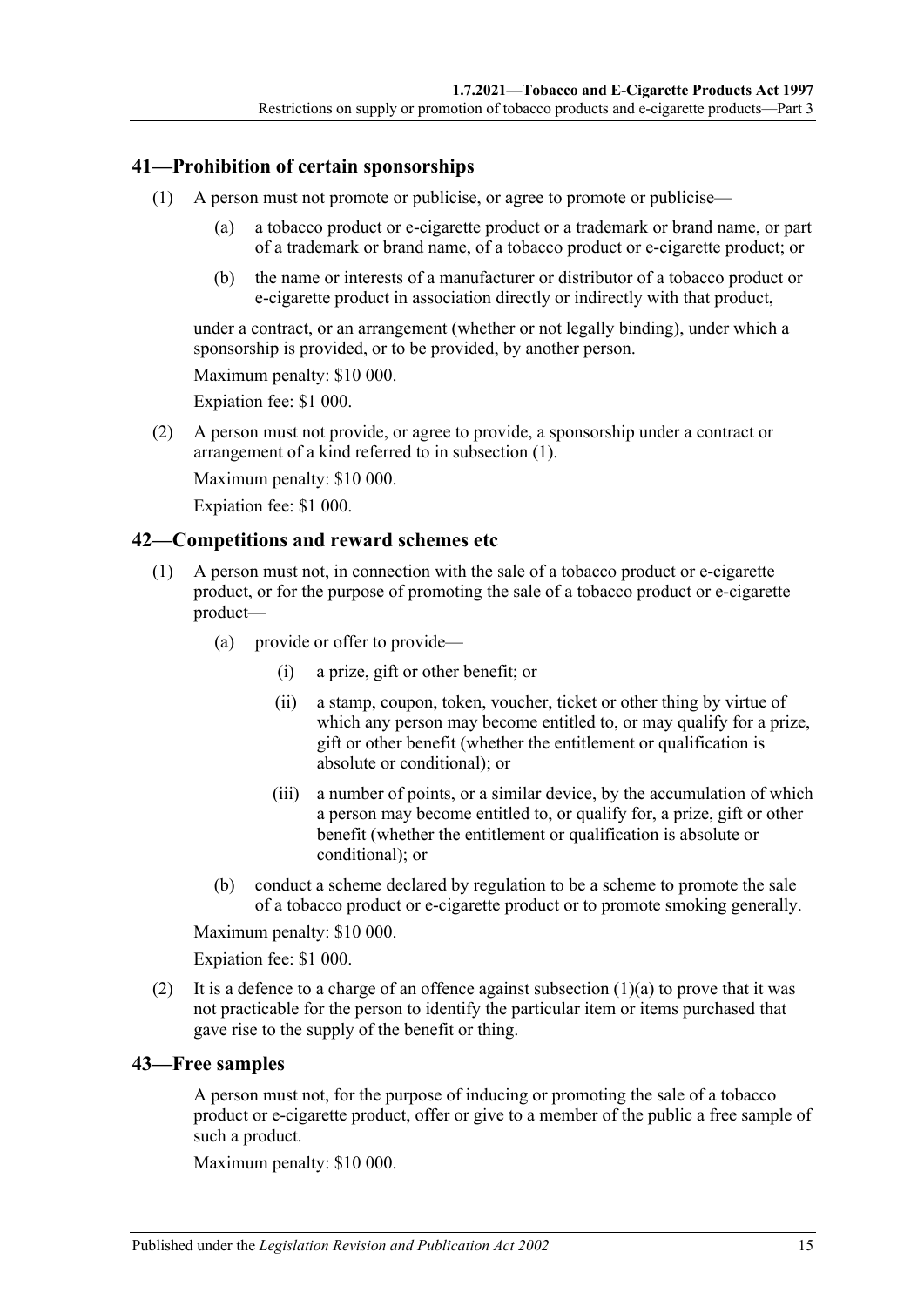# <span id="page-15-0"></span>**45—Business promotions to attract smokers**

A person must not display signs, or engage in a practice of any kind, designed to promote a business as welcoming or permitting smoking on its premises. Maximum penalty: \$10 000. Expiation fee: \$500.

# <span id="page-15-1"></span>**Part 4—Restrictions on smoking**

### <span id="page-15-4"></span><span id="page-15-2"></span>**46—Smoking banned in enclosed public places, workplaces and shared areas**

- (1) Smoking is banned in an enclosed public place, workplace or shared area.
- (2) If a person smokes in contravention of [subsection](#page-15-4) (1), the person is guilty of an offence.

Maximum penalty: \$750.

Expiation fee: \$105.

<span id="page-15-5"></span>(3) If smoking occurs in an enclosed public place in contravention of [subsection](#page-15-4) (1), the occupier of the place is guilty of an offence.

Maximum penalty: \$2 500.

Expiation fee: \$210.

<span id="page-15-6"></span>(4) If smoking occurs in an enclosed workplace in contravention of [subsection](#page-15-4) (1), the employer with responsibility for the workplace under the *[Work Health and Safety](http://www.legislation.sa.gov.au/index.aspx?action=legref&type=act&legtitle=Work%20Health%20and%20Safety%20Act%202012)  Act [2012](http://www.legislation.sa.gov.au/index.aspx?action=legref&type=act&legtitle=Work%20Health%20and%20Safety%20Act%202012)* is guilty of an offence.

Maximum penalty: \$2 500.

Expiation fee: \$210.

- (5) It is a defence to an offence against [subsection](#page-15-5) (3) or [\(4\)](#page-15-6) if the defendant proves—
	- (a) that he or she did not provide an ashtray, matches, a lighter or any other thing designed to facilitate smoking where the contravention occurred; and
	- $(b)$  that—
		- (i) he or she was not aware, and could not reasonably be expected to have been aware, that the contravention was occurring; or
		- (ii) he or she requested the person smoking to stop smoking and informed the person that the person was committing an offence.

### <span id="page-15-3"></span>**48—Smoking in motor vehicle if child present**

(1) A person must not smoke in a motor vehicle if a child is also present in the motor vehicle.

Maximum penalty: \$750.

Expiation fee: \$105.

(2) In proceedings for an offence against this section an allegation in the complaint that a child was present in a motor vehicle at a specified time will be accepted as proved in the absence of proof to the contrary.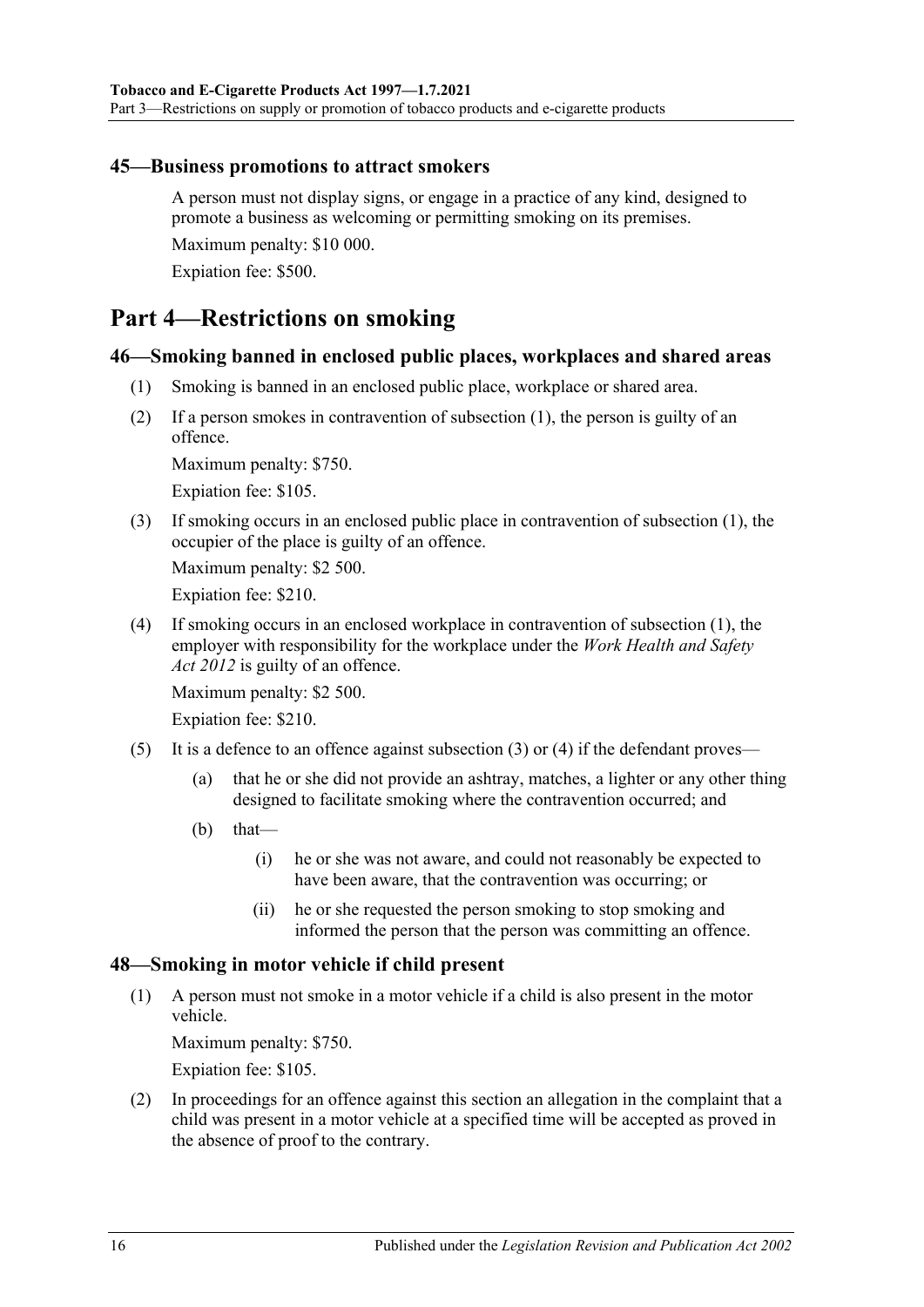(3) In this section—

*child* means a person under 16 years of age;

*motor vehicle* has the same meaning as in the *[Motor Vehicles Act](http://www.legislation.sa.gov.au/index.aspx?action=legref&type=act&legtitle=Motor%20Vehicles%20Act%201959) 1959*.

### <span id="page-16-2"></span><span id="page-16-0"></span>**49—Smoking banned in certain public transport areas**

- (1) A person must not smoke in a prescribed public transport area. Maximum penalty: \$750. Expiation fee: \$105.
- (2) Without limiting any other provision of this Act, [subsection](#page-16-2) (1) does not apply to a person smoking in a motor vehicle.
- (3) For the purposes of this section, a person will be taken to be in a prescribed public transport area if any part of the person is within the prescribed public transport area.
- (4) In proceedings for an offence against this section, an allegation in the complaint that a specified place is a prescribed public transport area will be accepted as proved in the absence of proof to the contrary.
- (5) In this section—

*prescribed public transport area* means any part of a bus stop, tram stop, railway station, taxi rank, airport or similar place that is—

- (a) a public area; and
- (b) used, or is intended to be used, by passengers boarding or alighting from public transport; and
- (c) wholly or partly covered by a roof;

*public transport* includes—

- (a) a taxi service; and
- (b) a transport service provided by aircraft or vessel.

### <span id="page-16-3"></span><span id="page-16-1"></span>**50—Smoking banned near certain playground equipment**

(1) A person in a public area must not smoke within 10 metres of any prescribed children's playground equipment.

Maximum penalty: \$750.

Expiation fee: \$105.

- (2) Without limiting any other provision of this Act, [subsection](#page-16-3) (1) does not apply to a person smoking in a motor vehicle.
- (3) For the purposes of this section—
	- (a) a person will be taken to be in a public area if any part of the person is within the public area; and
	- (b) a person will be taken to be within 10 metres of prescribed children's playground equipment if any part of the person is within 10 metres of any part of the prescribed children's playground equipment.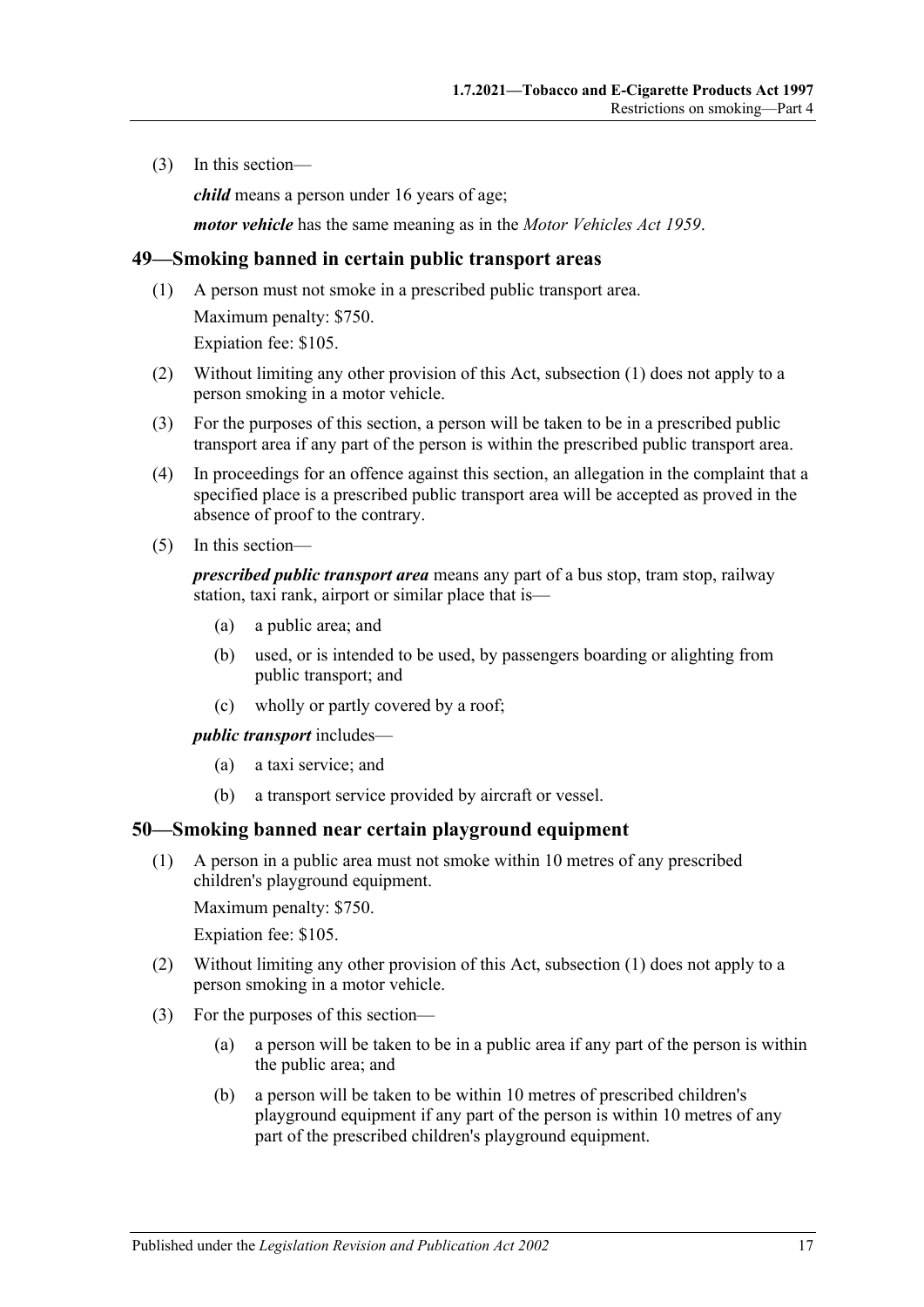- (4) In proceedings for an offence against this section, an allegation in the complaint that—
	- (a) specified equipment is children's playground equipment; or
	- (b) specified children's playground equipment is prescribed children's playground equipment,

will be accepted as proved in the absence of proof to the contrary.

(5) In this section—

*prescribed children's playground equipment* means children's playground equipment (however described) that is located in a public area.

### <span id="page-17-2"></span><span id="page-17-0"></span>**51—Smoking banned in certain public areas—short term bans**

- (1) The Minister may, by notice in the Gazette, declare that smoking is banned in the public area or areas described, or shown on a map, in the notice and during a period not exceeding 3 days specified in the notice.
- (2) A notice under [subsection](#page-17-2) (1)—
	- (a) may be of general application or vary in its application in respect of each public area to which it applies; and
	- (b) may exempt specified areas, specified circumstances or specified times from the operation of [subsection](#page-17-3) (4); and
	- (c) may be conditional or unconditional.
- (3) The Minister may, by subsequent notice in the Gazette, vary or revoke a notice under [subsection](#page-17-2) (1).
- <span id="page-17-3"></span>(4) A person who smokes in contravention of a notice under [subsection](#page-17-2) (1) is guilty of an offence.

Maximum penalty: \$750.

Expiation fee: \$105.

(5) The occupier of a public area to which a notice under [subsection](#page-17-2) (1) applies must place signs in the area setting out the effect of the notice in such numbers and positions as to be likely to be seen by persons within the area.

Maximum penalty: \$750.

(6) For the purposes of this section, a person will be taken to be in a particular area if any part of the person is within the area.

### <span id="page-17-1"></span>**52—Smoking banned in certain public areas—longer term bans**

- (1) The Governor may, by regulation, declare that smoking is banned in the public areas described, or shown on a map, in the regulations for the purposes of this section.
- <span id="page-17-4"></span>(2) A person who smokes in a public area declared by the regulations to be a public area in which smoking is banned is guilty of an offence.

Maximum penalty: \$750.

Expiation fee: \$105.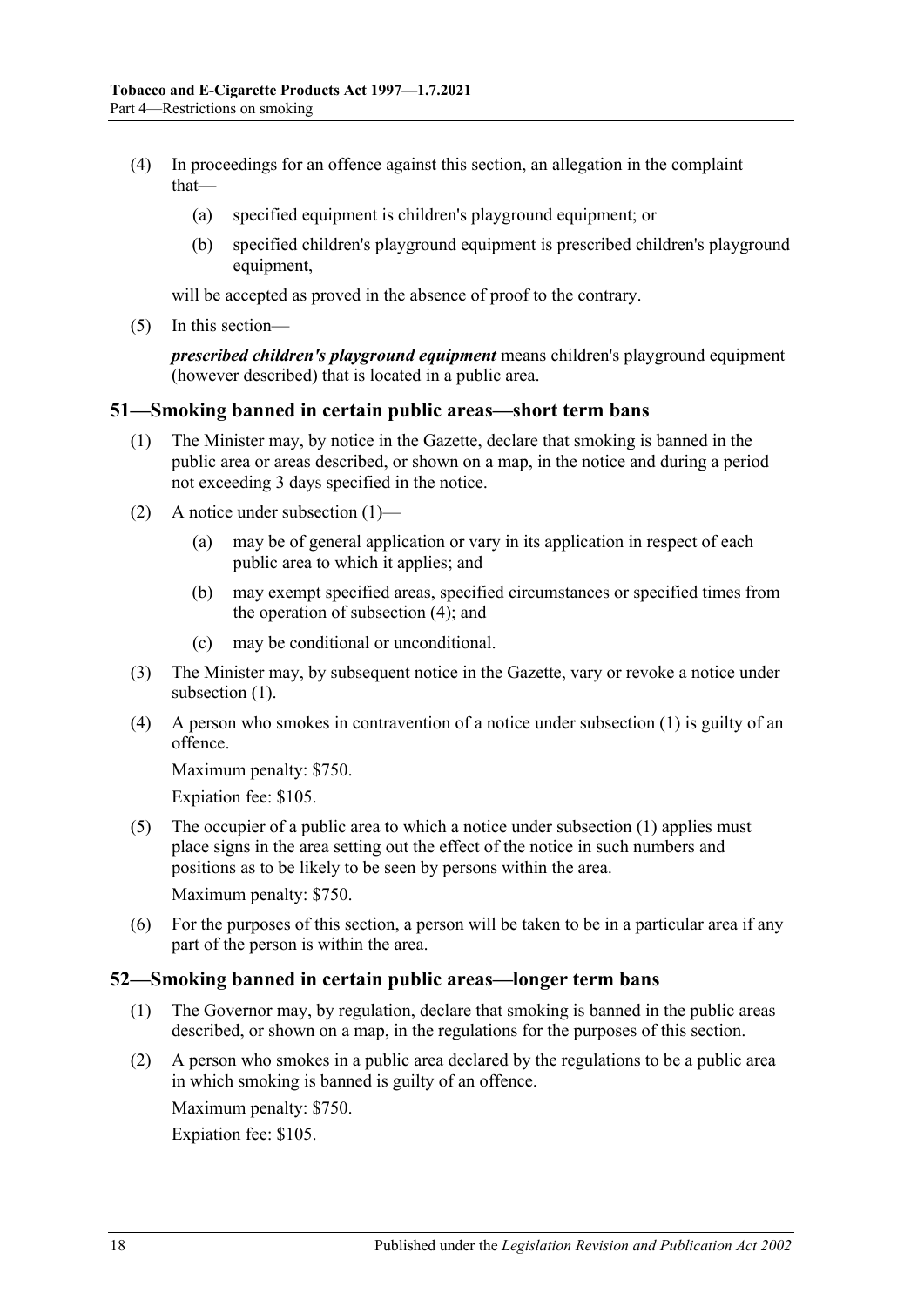- (3) A regulation made under this section—
	- (a) may exempt specified areas, specified circumstances or specified times from the operation of [subsection](#page-17-4)  $(2)$ ; and
	- (b) may be conditional or unconditional.
- (4) The occupier of a public area to which a declaration under this section applies must place signs in the area setting out the effect of the declaration in such numbers and positions as to be likely to be seen by persons within the area. Maximum penalty: \$750.

# <span id="page-18-0"></span>**Part 5—Investigations**

# <span id="page-18-1"></span>**63—Appointment of authorised officers**

- (1) The Minister may appoint persons to be authorised officers for the purposes of this Act.
- (2) An appointment may be made subject to conditions specified in the instrument of appointment.
- (3) The Minister, may at any time, revoke an appointment or vary, revoke or add a condition of an appointment.
- (4) All members of the police force are authorised officers for the purposes of this Act.

### <span id="page-18-2"></span>**64—Identification of authorised officers**

- (1) An authorised officer, other than a member of the police force, must be issued with an identity card—
	- (a) containing the person's name and a photograph of the person; and
	- (b) stating that the person is an authorised officer for the purposes of this Act.
- (2) Where the powers of an authorised officer have been limited by conditions under this Part, the identity card issued to the authorised officer must contain a statement of the limitation on the officer's powers.
- (3) An authorised officer must, at the request of a person in relation to whom the authorised officer intends to exercise any powers under this Act, produce for the inspection of the person—
	- (a) in the case of an authorised officer who is a member of the police force and is not in uniform—his or her certificate of authority; or
	- (b) in the case of an authorised officer who is not a member of the police force—his or her identity card.

### <span id="page-18-3"></span>**65—Power to require information or records or attendance for examination**

- (1) The Minister may, for a purpose related to the administration or enforcement of this Act, by written notice served on a person, require the person—
	- (a) to provide to the Minister (either orally or in writing) information that is described in the notice; or
	- (b) to attend and give evidence before the Minister or an authorised officer; or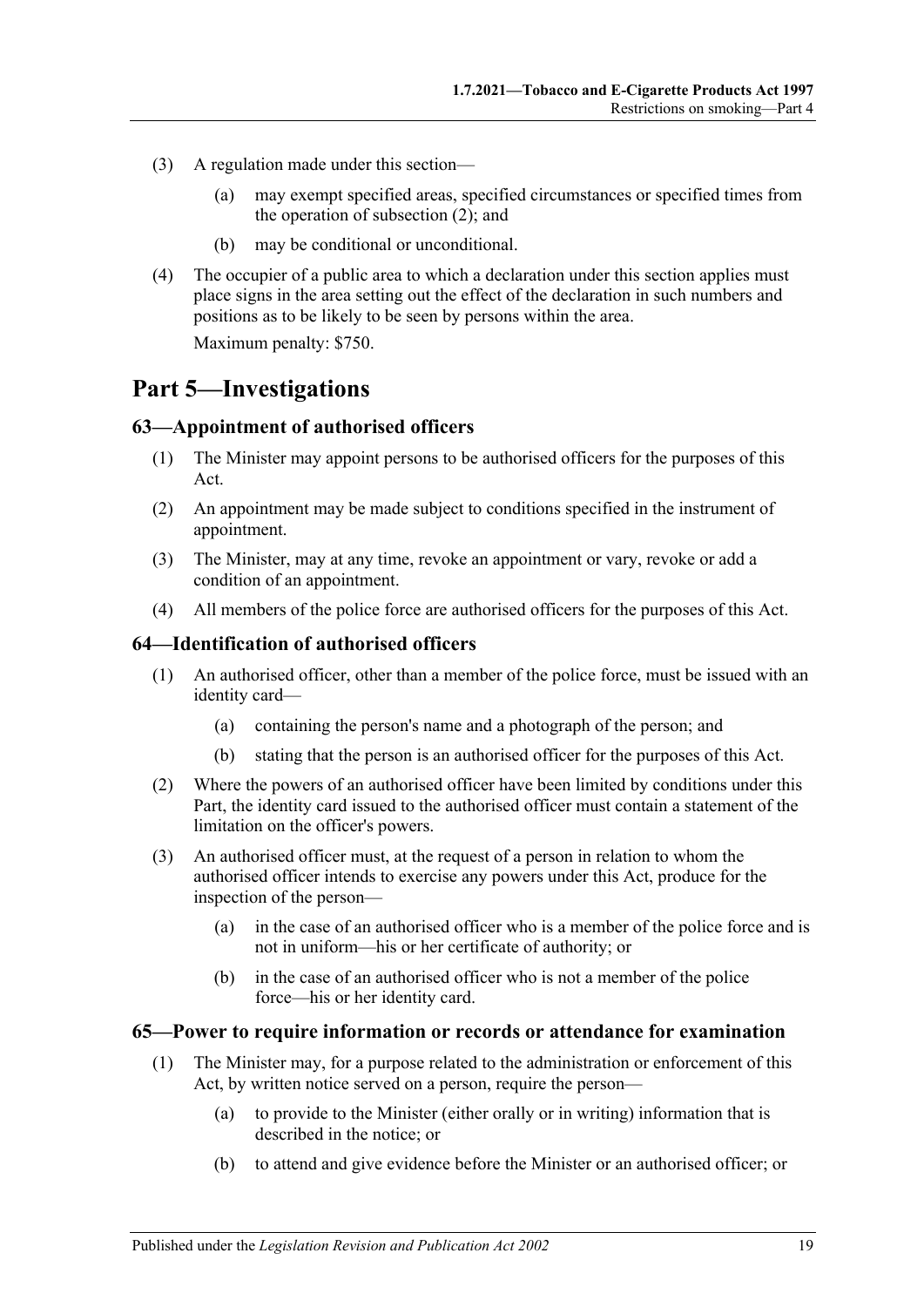- (c) to produce to the Minister a record in the person's custody or control that is described in the notice.
- (2) The Minister may require that evidence be given under this section on oath.
- (3) If a person, without reasonable excuse, refuses or fails—
	- (a) to comply with the requirements of a notice under this section within the period specified in the notice or any further period allowed by the Minister; or
	- (b) to comply with any other requirement of the Minister as to the giving of evidence or the manner in which information or evidence is to be provided or given under this section,

the person is guilty of an offence.

Maximum penalty: \$35 000.

#### <span id="page-19-1"></span><span id="page-19-0"></span>**66—Powers of authorised officers**

- (1) Subject to this Part, an authorised officer may—
	- (a) enter and remain on premises and inspect the premises and any part of or thing in or on the premises as reasonably required in connection with the administration or enforcement of this Act;
	- (b) with the authority of a warrant issued under this Part or in circumstances in which the authorised officer reasonably believes that immediate action is required, use reasonable force to break into or open any part of, or anything in or on premises;
	- (c) require a person to produce any record as reasonably required in connection with the administration or enforcement of this Act:
	- (d) examine, copy or take extracts from a record or require a person to provide a copy of a record, as reasonably required in connection with the administration or enforcement of this Act;
	- (e) examine and test ventilation and air conditioning equipment in an enclosed area that is subject to smoking restrictions under this Act;
	- (f) take photographs, films, audio, video or other recordings as reasonably required in connection with the administration or enforcement of this Act;
	- (g) seize and retain tobacco products, e-cigarette products or records if the authorised officer reasonably suspects that an offence against this Act has been committed in relation to the products or records or that the products or records may afford evidence of an offence against this Act;
	- (i) require a person who the authorised officer reasonably suspects has committed, is committing or is about to commit, an offence against this Act to state the person's full name and usual place of residence and to produce evidence of the person's identity;
	- (j) require a person who the authorised officer reasonably suspects has knowledge of matters in respect of which information is reasonably required for the administration or enforcement of this Act to answer questions in relation to those matters;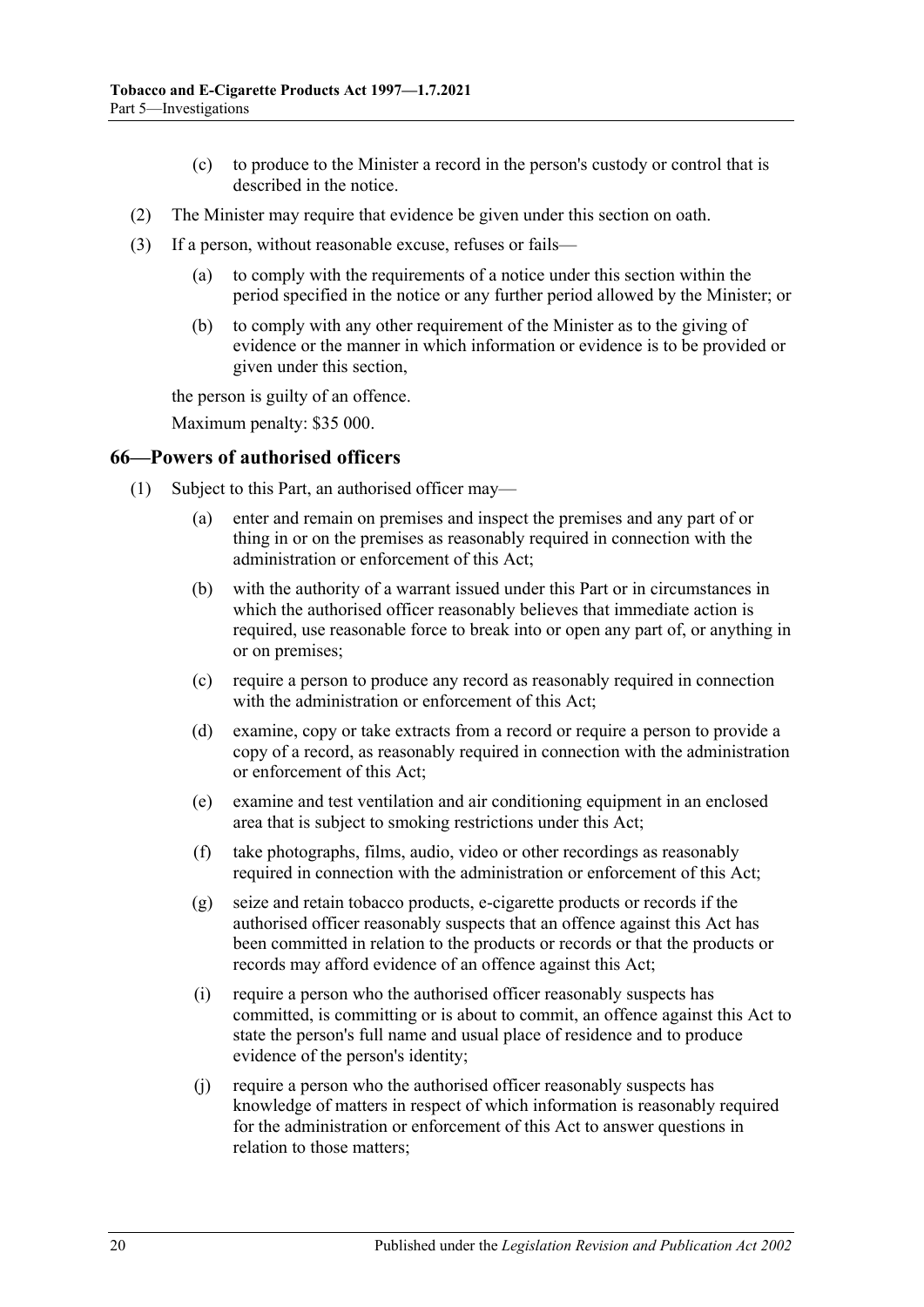- (k) require a person holding or claiming to hold a licence to produce it for inspection;
- (l) give directions reasonably required in connection with the exercise of a power conferred by this subsection or otherwise in connection with the administration and enforcement of this Act.
- (2) A magistrate may issue a warrant for the purposes of [subsection](#page-19-1) (1) if satisfied that the warrant is reasonably required for the administration or enforcement of this Act.
- (3) In the exercise of powers under this Act an authorised officer may be assisted by such persons as he or she considers necessary in the circumstances.

# <span id="page-20-0"></span>**67—Offence to hinder etc authorised officers**

A person who—

- (a) hinders or obstructs an authorised officer, or a person assisting an authorised officer, in the exercise of powers conferred by this Act; or
- (b) uses abusive, threatening or insulting language to an authorised officer, or a person assisting an authorised officer; or
- (c) refuses or fails to comply with a requirement or direction of an authorised officer under this Part; or
- (d) when required by an authorised officer under this Part to answer a question, refuses or fails to answer the question to the best of the person's knowledge, information and belief; or
- (e) falsely represents, by words or conduct, that he or she is an authorised officer,

is guilty of an offence.

Maximum penalty: \$35 000.

# <span id="page-20-1"></span>**68—Self-incrimination**

- (1) It is not an excuse for a person to refuse or fail to answer a question or to produce or provide a record or information as required under this Part on the ground that to do so might tend to incriminate the person or make the person liable to a penalty.
- (2) If compliance by a person with a requirement to answer a question or to produce or provide a record or information might tend to incriminate the person or make the person liable to a penalty, then—
	- (a) in the case of a person who is required to produce or provide a record or information—the fact of production or provision of the record or the information (as distinct from the contents of the record or the information); or
	- (b) in any other case—the answer given in compliance with the requirement,

is not admissible in evidence against the person in proceedings for an offence or for the imposition of a penalty (other than proceedings under this Act).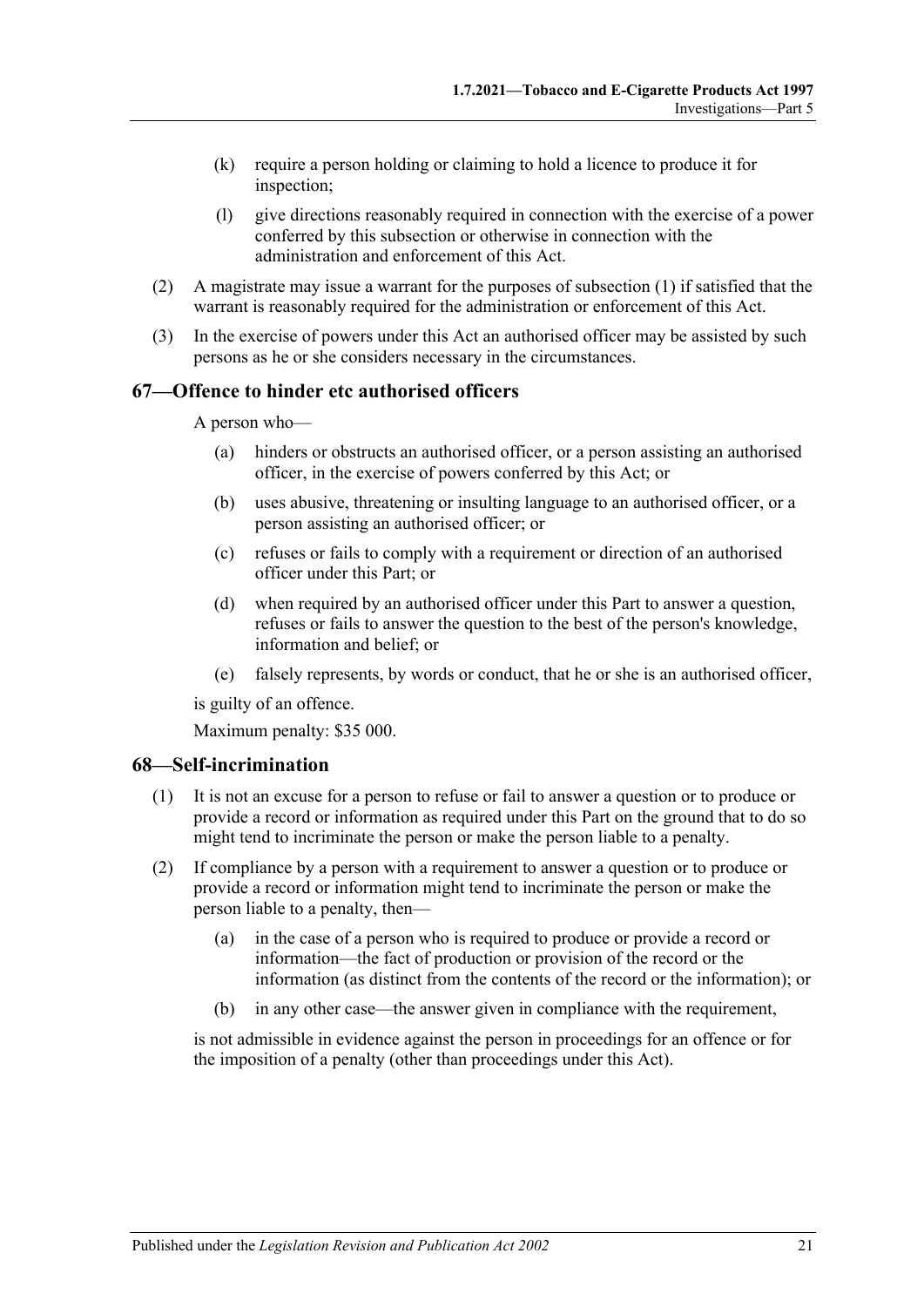### <span id="page-21-1"></span><span id="page-21-0"></span>**69—Powers in relation to seized products**

If tobacco products or e-cigarette products are seized under this Part, the following provisions apply:

- (a) the Minister may, if satisfied that it is necessary to do so to avoid loss due to the deterioration of the products, determine that the products are forfeited to the Crown;
- (b) apart from [paragraph](#page-21-1) (a), the products will be forfeited to the Crown if a court convicts a person of an offence against this Act in relation to the products, unless the court determines that the circumstances of the offence were trifling;
- <span id="page-21-2"></span>(c) subject to this section, the owner of the products will be entitled to recover the products or, if the products have been forfeited by determination of the Minister or have deteriorated, will be entitled to be paid compensation by the Crown in respect of the products—
	- (i) if a prosecution for an offence against this Act in relation to the products has been commenced but—
		- (A) the defendant is acquitted; or
		- (B) the prosecution is withdrawn or lapses; or
		- (C) the court hearing the proceedings determines that the circumstances of the offence were trifling; or
	- $(ii)$  if—
		- (A) a prosecution for an offence against this Act in relation to the products has not been commenced within three months of the date of seizure; and
		- (B) the District Court determines, on application by the owner, that the justice of the case requires that the products be returned or that compensation be paid;
- (d) at the end of the period of three years from the date of seizure—
	- (i) if the products have not been forfeited or returned to the owner, they are forfeited to the Crown; and
	- (ii) in any case, the owner will not have any right to recover the products or be paid compensation in respect of the products (other than a right that has already arisen or been determined under [paragraph](#page-21-2) (c));
- (e) any products forfeited under this section may be disposed of in such manner as the Minister may direct;
- (f) any compensation payable under this section in respect of the products will be in an amount equal to the consideration paid by the owner of the products when he or she purchased them or, where the owner is the manufacturer of the products, their value (determined by reference to the price that would have been obtained from their sale by the owner in the ordinary course of business) as at the date of seizure;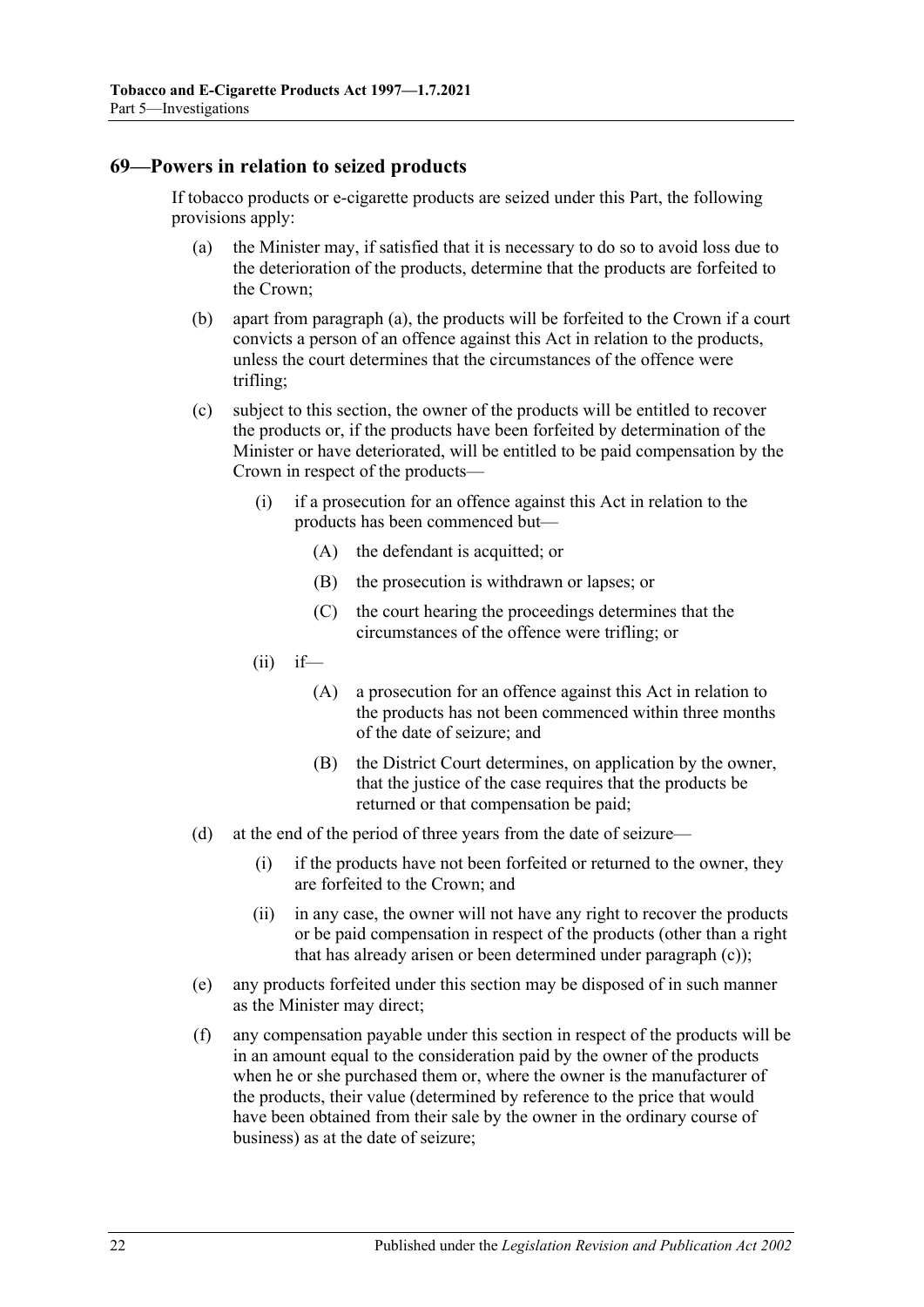(g) the owner of the products has no right to recover the products or be paid compensation in respect of the products apart from under this section.

# <span id="page-22-0"></span>**Part 7—Miscellaneous**

# <span id="page-22-4"></span><span id="page-22-1"></span>**70A—Confiscation of products from children**

- (1) A prescribed person who becomes aware that tobacco products or e-cigarette products are in the possession of a child may confiscate the products from the child.
- (2) [Subsection](#page-22-4) (1) does not apply to tobacco products or e-cigarette products that are in the possession of a child in the ordinary course of his or her employment or otherwise for the purpose of sale by retail in accordance with this Act.
- (3) If tobacco products or e-cigarette products are confiscated under [subsection](#page-22-4) (1)—
	- (a) the products are forfeited by the child; and
	- (b) the products must be destroyed as soon as is reasonably practicable by the prescribed person; and
	- (c) no compensation is payable in relation to the confiscation of the products.
- (4) In this section—

*prescribed person*, in relation to a child, means—

- (a) a member of the police force; or
- (b) any other authorised officer under [Part 5;](#page-18-0) or
- (c) a person performing the duties of a teacher at a school attended by the child (whether or not such duties are being performed on the grounds of the school).

# <span id="page-22-5"></span><span id="page-22-2"></span>**71—Exemptions**

- (1) The Governor may, by proclamation—
	- (a) exempt a person, tobacco product or e-cigarette product, or a class of persons, tobacco products or e-cigarette products, from the operation of a provision of this Act subject to such conditions as may be set out in the proclamation;
	- (b) vary or revoke an exemption under this section.
- (5) Without limiting [subsection](#page-22-5) (1), the Minister may, by notice in writing, exempt a person, or a class of persons, from the operation of a provision of this Act in respect of an artistic performance.
- (6) An exemption under subsection (5) may be conditional or unconditional.
- (7) The Minister may, by notice in writing, vary or revoke an exemption under subsection (5).

# <span id="page-22-3"></span>**72—Delegation**

- (1) A Minister may delegate powers or functions under this Act to any person or body.
- (2) A power, duty or function delegated under this section may, if the instrument of delegation so provides, be subdelegated.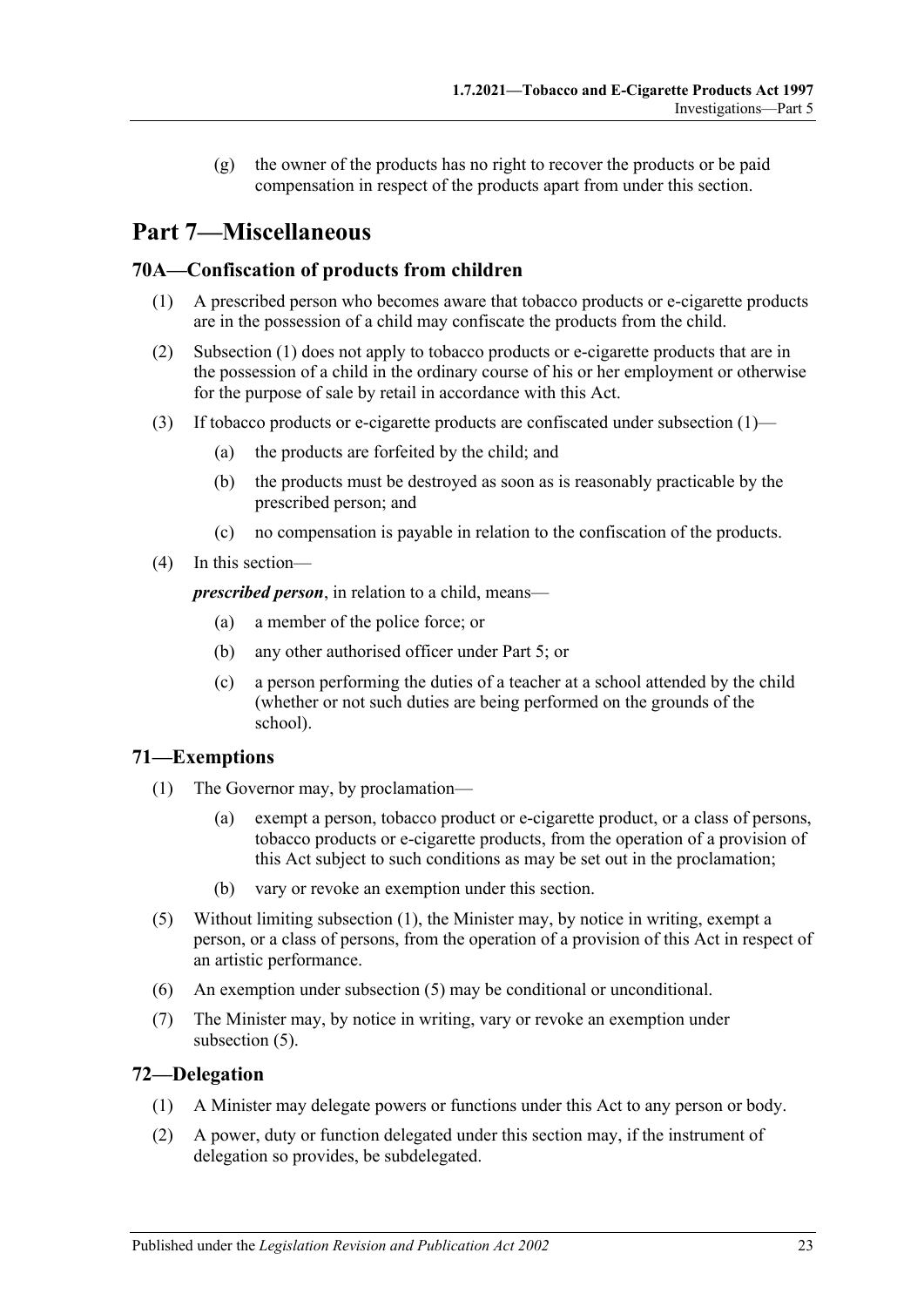- (3) A delegation or subdelegation under this section—
	- (a) must be by instrument in writing; and
	- (b) may be absolute or conditional; and
	- (c) does not derogate from the power of the delegator to act in any matter; and
	- (d) is revocable at will by the delegator.

# <span id="page-23-0"></span>**73—Register of licences**

- (1) The Minister must cause a register to be kept of licensees under [Part 2.](#page-6-0)
- (2) The register must be kept available for public inspection at a place approved by the Minister during ordinary office hours.

# <span id="page-23-1"></span>**75—False or misleading information**

A person must not make a statement that is false or misleading in a material particular (whether by reason of the inclusion or omission of any particular) in any information furnished, or record kept, under this Act.

Maximum penalty: \$75 000.

# <span id="page-23-5"></span><span id="page-23-2"></span>**76—Minister may require verification of information**

- (1) Where a person is required to furnish information under this Act, the Minister may require that the information be verified by statutory declaration.
- (2) A person who fails, without reasonable excuse, to comply with a requirement under [subsection](#page-23-5) (1) is guilty of an offence.

Maximum penalty: \$35 000.

# <span id="page-23-3"></span>**77—Report from police**

The Commissioner of Police must, at the request of the Minister, provide to the Minister any information required by the Minister for the purpose of determining an application for a licence or whether a licence should be suspended or cancelled.

# <span id="page-23-4"></span>**78—Confidentiality**

A person must not divulge any information consisting of or relating to information obtained (whether by that person or some other person) in the administration of this Act except—

- (a) as authorised by or under this Act; or
- (b) with the consent of the person from whom the information was obtained or to whom the information relates; or
- (c) in connection with the administration or enforcement of this Act; or
- (e) for the purpose of any legal proceedings arising out of the administration or enforcement of this Act.

Maximum penalty: \$20 000.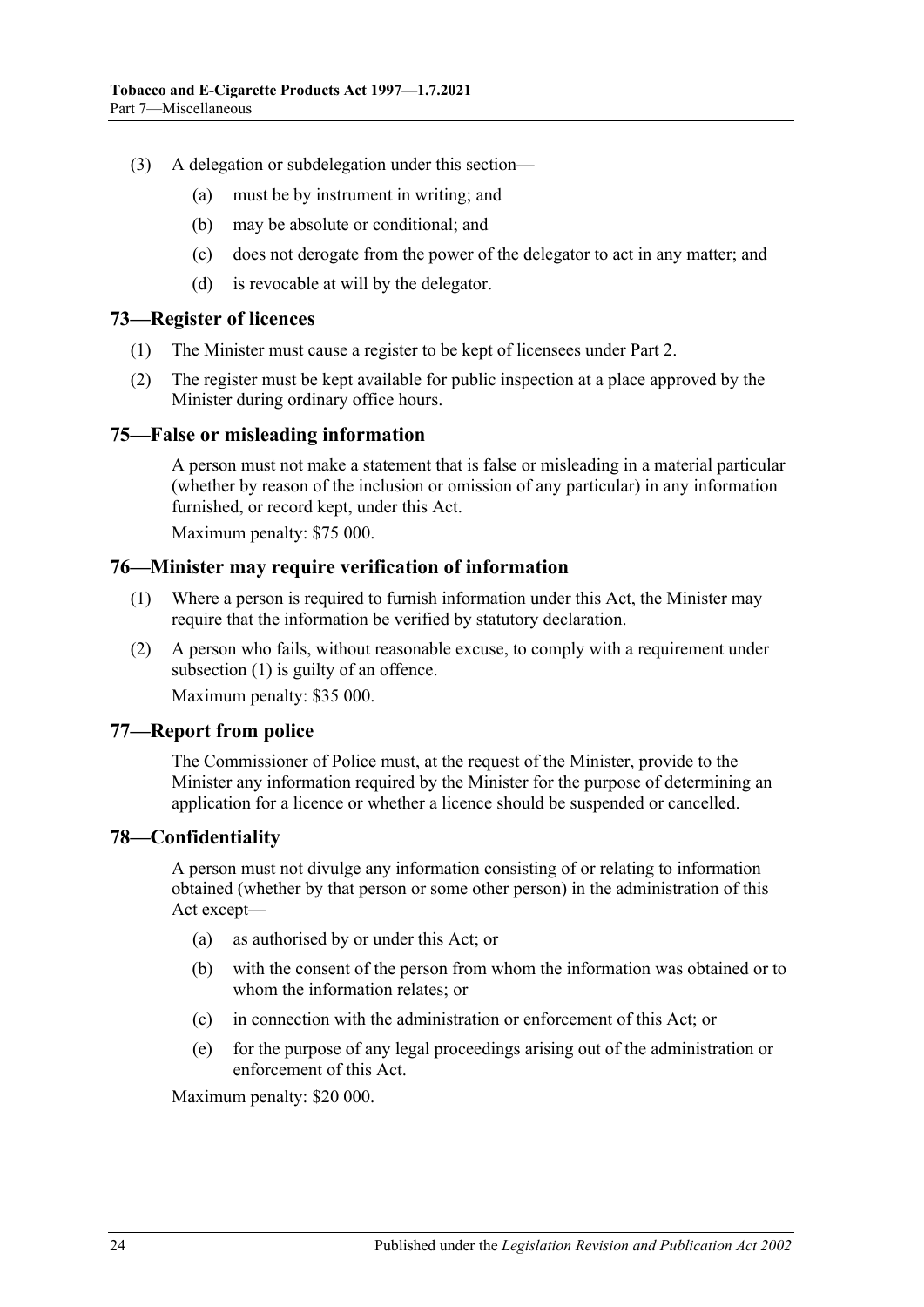# <span id="page-24-0"></span>**79—General defence**

It is a defence to a charge of an offence against this Act if the defendant proves that the offence was not committed intentionally and did not result from any failure on the part of the defendant to take reasonable care to avoid the commission of the offence.

### <span id="page-24-1"></span>**81—Vicarious liability**

- (2) If an employee or agent is convicted of an offence against this Act, the employer or principal is, subject to the general defence under this Part, guilty of an offence and liable to the same penalty as may be imposed for the principal offence.
- (3) If an offence is committed against this Act in relation to a sale, any person who has derived or would, if the sale were completed, expect to derive a direct or indirect pecuniary benefit from the transaction is, subject to the general defence under this Part, guilty of an offence and liable to the same penalty as may be imposed for the principal offence.

### <span id="page-24-2"></span>**82—Prosecutions**

Proceedings for an offence against this Act must be commenced—

- (a) in the case of an expiable offence—within the time limits prescribed for expiable offences by the *[Summary Procedure Act](http://www.legislation.sa.gov.au/index.aspx?action=legref&type=act&legtitle=Summary%20Procedure%20Act%201921) 1921*;
- (b) in any other case—within five years after the date on which the offence is alleged to have been committed.

### <span id="page-24-3"></span>**83—Expiation notices may be given to certain children**

Despite section 6 of the *[Expiation of Offences Act](http://www.legislation.sa.gov.au/index.aspx?action=legref&type=act&legtitle=Expiation%20of%20Offences%20Act%201996) 1996*, an expiation notice for an offence against this Act may be given to a child who has attained the age of 15 years.

# <span id="page-24-4"></span>**85—Evidence**

- (1) In any proceedings for an offence against this Act, an apparently genuine document purporting to be—
	- (a) a certificate of the Minister certifying that a specified person was an authorised officer at a specified date; or
	- (b) a certificate of the Minister certifying that a specified person was or was not the holder of a licence of a specified kind at a specified date,

constitutes proof of the matters so certified in the absence of proof to the contrary.

(2) The presence on any premises of a vending machine from which tobacco products or e-cigarette products may be obtained is to be taken to constitute conclusive evidence that the occupier of the premises has sold such products by means of the machine.

### <span id="page-24-6"></span><span id="page-24-5"></span>**86—Service**

- (1) A notice, order or other document to be given to or served on a person under this Act may be given or served—
	- (a) by delivering it personally to the person or an agent of the person; or
	- (b) by leaving it for the person at the person's place of residence or business with someone apparently over the age of 16 years; or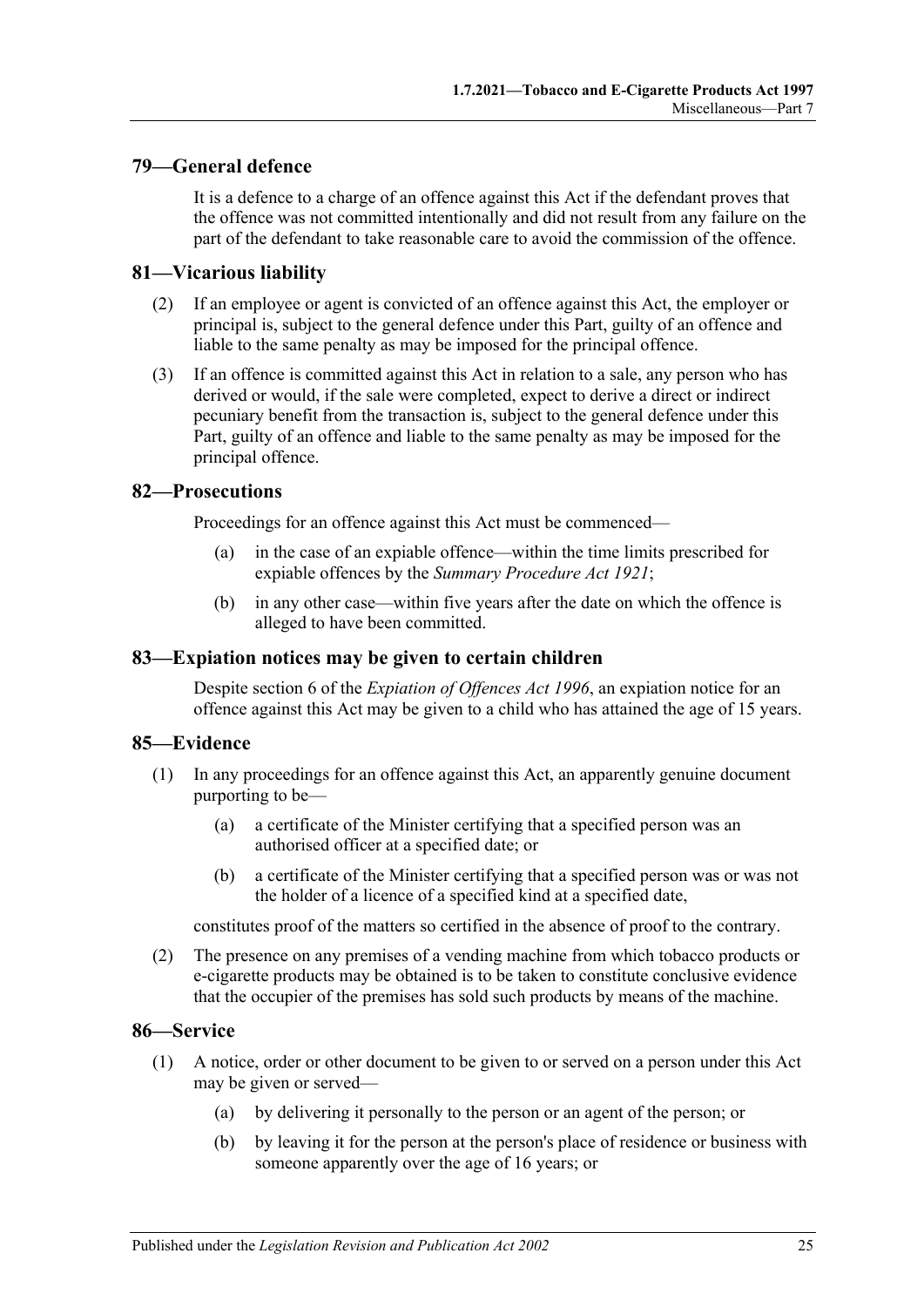- (c) by posting it to the person or agent of the person at the person's or agent's last known place of residence or business.
- (2) Without limiting the effect of [subsection](#page-24-6) (1), a notice, order or other document required or authorised to be given to or served on a person may—
	- (a) if the person is the holder of a licence under this Act—be given to or served on the person—
		- (i) by posting it to the person at the address last provided by the person for that purpose; or
		- (ii) by transmitting it to the person by facsimile transmission to the number last provided by the person for that purpose; or
	- (b) if the person is a company or registered body within the meaning of the *Corporations Act 2001* of the Commonwealth—be served on that company or registered body in accordance with section 109X or 601CX of that Act, as the case requires.

# <span id="page-25-2"></span><span id="page-25-0"></span>**86A—Immunity**

- (1) No personal liability attaches to an authorised officer or any other person engaged in the administration of this Act for an honest act or omission in the performance, exercise or discharge, or purported performance, exercise or discharge, of a function, power or duty under this Act.
- (2) A liability that would, but for [subsection](#page-25-2) (1), lie against a person lies instead against the Crown.

# <span id="page-25-3"></span><span id="page-25-1"></span>**87—Regulations**

- (1) The Governor may make such regulations as are contemplated by, or necessary or expedient for the purposes of, this Act.
- (2) Without limiting the generality of [subsection](#page-25-3) (1), the regulations may make provision for or in relation to—
	- (a) the design, construction and materials of packages containing tobacco products or e-cigarette products; and
	- (b) labelling requirements for packages containing tobacco products or e-cigarette products; and
	- (c) warnings and information that must be displayed—
		- (i) on packages containing tobacco products or e-cigarette products; and
		- (ii) at premises at which tobacco products or e-cigarette products are offered for sale by retail,

(including the manner and form in which such warnings must be displayed); and

- (d) other warnings in relation to tobacco products or e-cigarette products generally or tobacco products or e-cigarette products of a particular class; and
- (e) signs that must be displayed in relation to places or areas where smoking is prohibited or permitted and the manner and form in which those signs must be displayed; and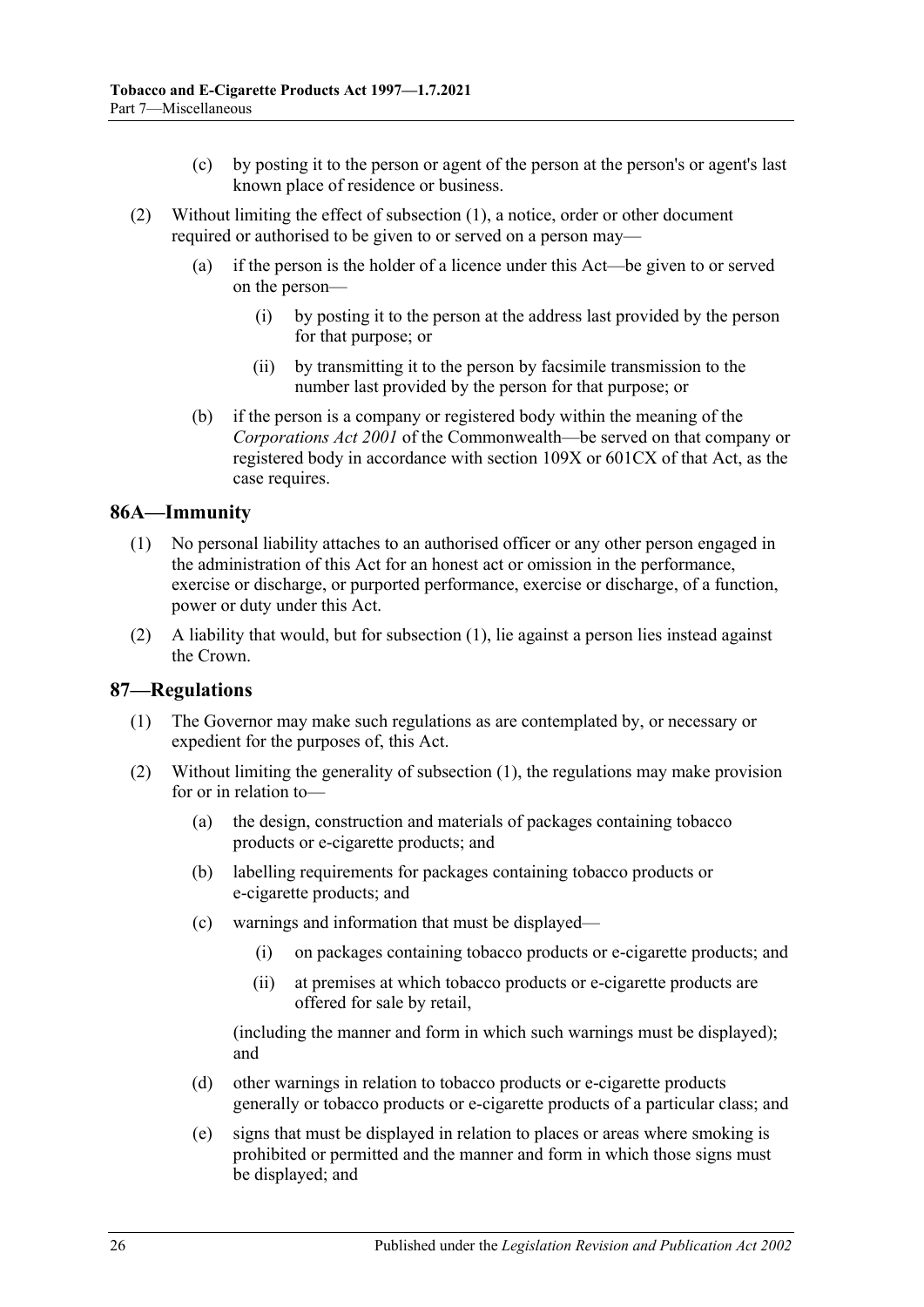- (f) fines (not exceeding \$10 000) for offences against the regulations; and
- (g) expiation fees (not exceeding \$500) for alleged offences against the regulations; and
- (h) evidentiary provisions to facilitate proof of contraventions of the Act or the regulations for the purposes of proceedings for offences.
- (3) The regulations may—
	- (a) be of general or limited application; and
	- (b) make different provision according to the matters or circumstances to which they are expressed to apply; and
	- (c) make provisions of a saving or transitional nature consequent on the enactment of the *[Tobacco Products Regulation \(E-Cigarettes and Review\)](http://www.legislation.sa.gov.au/index.aspx?action=legref&type=act&legtitle=Tobacco%20Products%20Regulation%20(E-Cigarettes%20and%20Review)%20Amendment%20Act%202018)  [Amendment Act](http://www.legislation.sa.gov.au/index.aspx?action=legref&type=act&legtitle=Tobacco%20Products%20Regulation%20(E-Cigarettes%20and%20Review)%20Amendment%20Act%202018) 2018* or on the commencement of a specified provision of that Act or on the making of regulations under this Act; and
	- (d) provide that a matter or thing in respect of which regulations may be made is to be determined according to the discretion of the Minister or an authorised officer.

# <span id="page-26-0"></span>**Schedule—Transitional provision**

A class A licence in force under [Part 2](#page-6-0) immediately before the commencement of this Schedule under which a person was carrying on the business of selling tobacco products by retail continues (subject to the provisions of this Act) as a licence under [Part 2](#page-6-0) authorising the carrying on of such a business for the balance of the period for which the licence was granted (including periods for which it was to have been automatically renewed).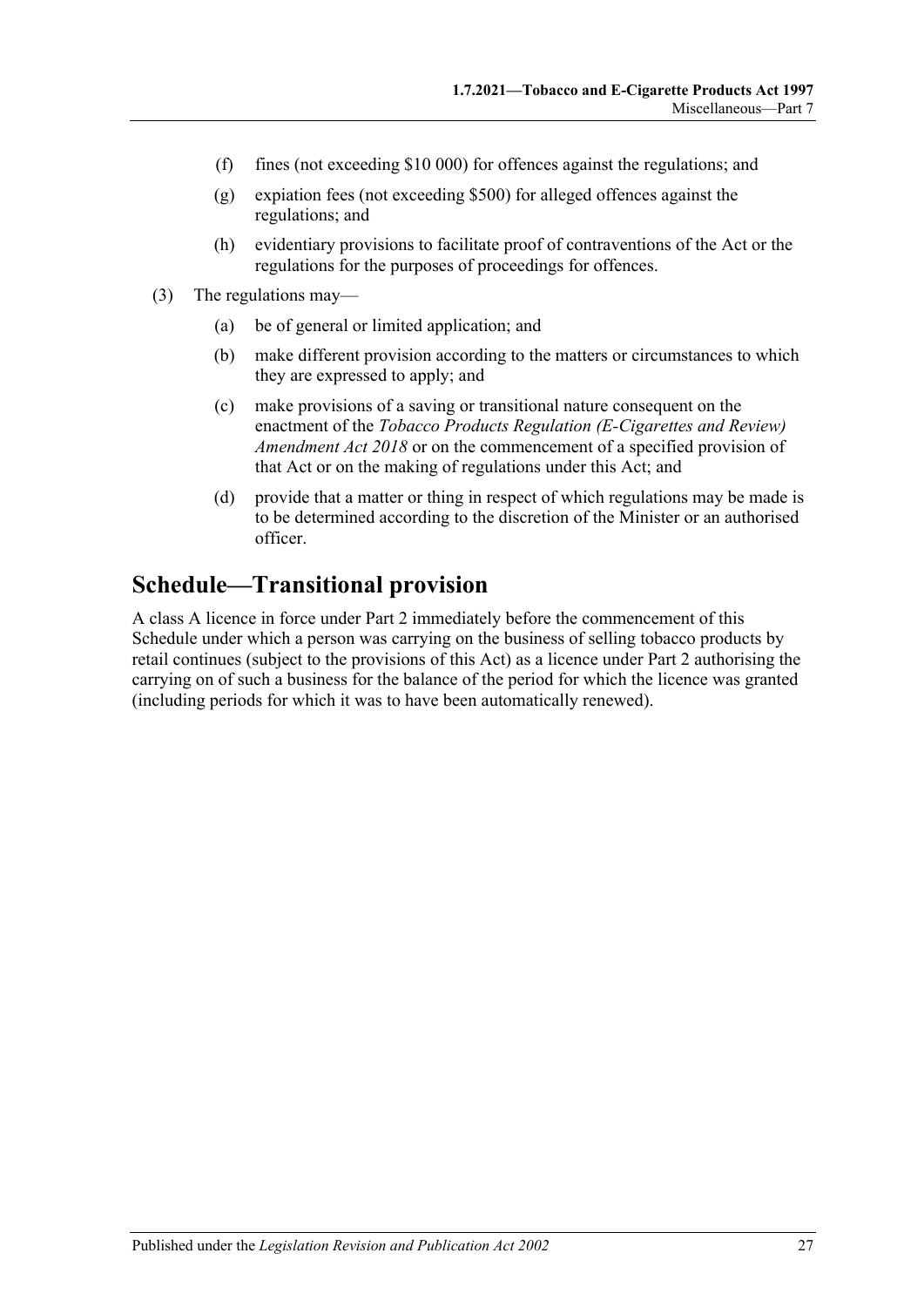# <span id="page-27-0"></span>**Legislative history**

# **Notes**

- Please note—References in the legislation to other legislation or instruments or to titles of bodies or offices are not automatically updated as part of the program for the revision and publication of legislation and therefore may be obsolete.
- Earlier versions of this Act (historical versions) are listed at the end of the legislative history.
- For further information relating to the Act and subordinate legislation made under the Act see the Index of South Australian Statutes or www.legislation.sa.gov.au.

# **Formerly**

*Tobacco Products Regulation Act 1997*

# **Legislation repealed by principal Act**

The *Tobacco and E-Cigarette Products Act 1997* repealed the following:

*Tobacco Products Control Act 1986*

*Tobacco Products (Licensing) Act 1986*

# **Principal Act and amendments**

New entries appear in bold.

| Year | N <sub>o</sub> | Title                                                                                                                                   | Assent    | Commencement                                                           |
|------|----------------|-----------------------------------------------------------------------------------------------------------------------------------------|-----------|------------------------------------------------------------------------|
| 1997 | 26             | <b>Tobacco Products Regulation</b><br><i>Act</i> 1997                                                                                   | 10.4.1997 | 5.6.1997 (Gazette 5.6.1997 p2793)<br>except s $47-4.1.1999$ : s $2(2)$ |
| 1997 | 28             | <b>Tobacco Products Regulation</b><br>(Miscellaneous) Amendment<br>Act 1997                                                             | 5.6.1997  | $5.6.1997$ : s 2                                                       |
| 1997 | (145)          | <b>Tobacco Products Regulations 1997</b><br>(Gazette 5.7.1997 p2925)                                                                    |           | 5.6.1997: r 2                                                          |
| 1998 | 26             | <b>Tobacco Products Regulation</b><br>(Licence Fees) Amendment Act 1998                                                                 | 2.4.1998  | 1.5.1998 (Gazette 23.4.1998 p1927)                                     |
| 1998 | 61             | <i>Tobacco Products Regulation</i><br>(Dissolution of Sports Promotion,<br>Cultural and Health Advancement<br>Trust) Amendment Act 1998 | 3.9.1998  | 3.9.1998                                                               |
| 1999 | 26             | <b>Tobacco Products Regulation</b><br>(Smoking in Unlicensed Premises)<br>Amendment Act 1999                                            | 1.4.1999  | 12.4.1999 (Gazette 8.4.1999 p1634)                                     |
| 1999 | 43             | <b>Tobacco Products Regulation (Sale</b><br>of Products Designed for Smoking)<br>Amendment Act 1999                                     | 5.8.1999  | 5.8.1999                                                               |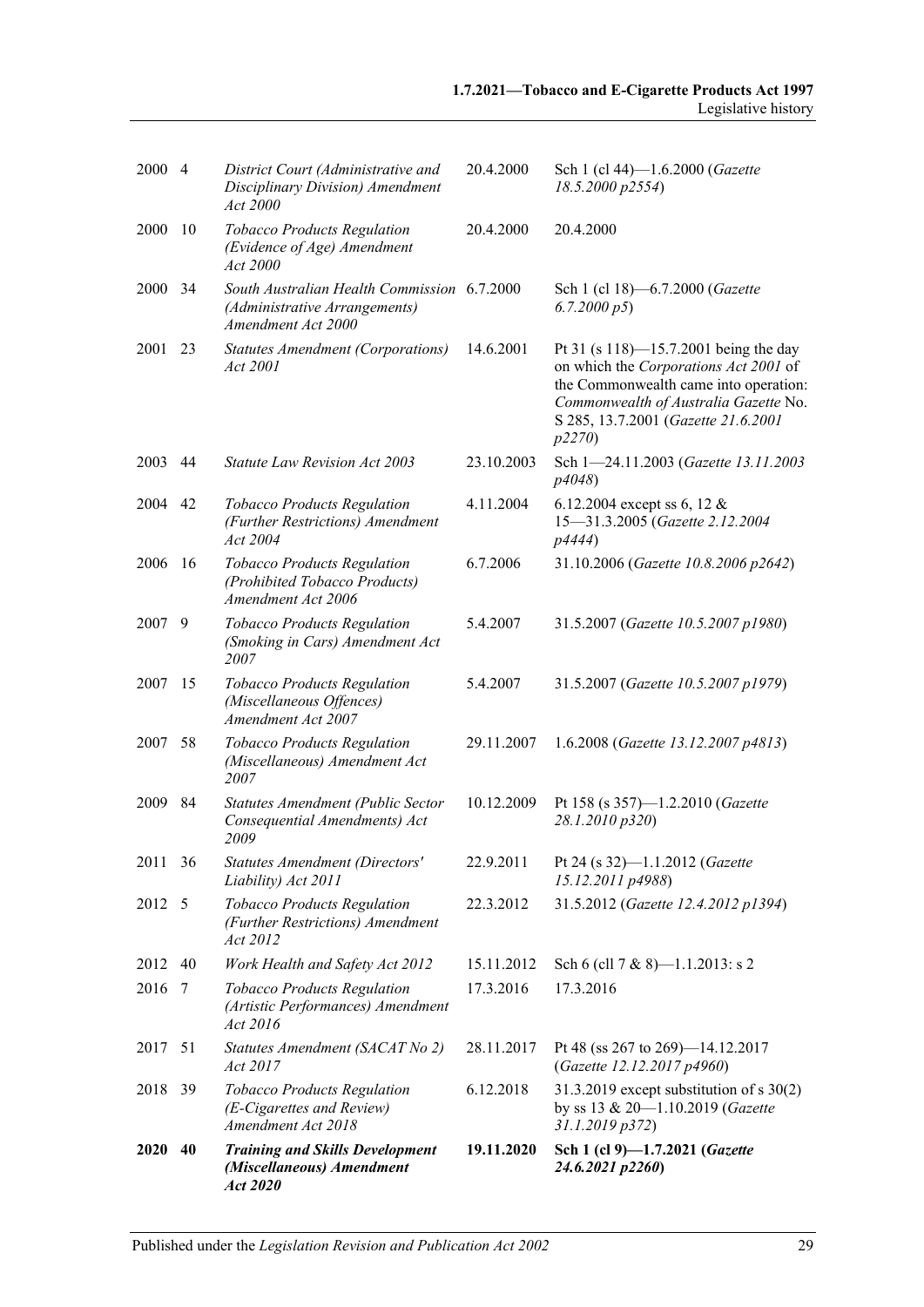# **Provisions amended**

New entries appear in bold.

Entries that relate to provisions that have been deleted appear in italics.

| Provision                                             | How varied                                                     | Commencement |  |
|-------------------------------------------------------|----------------------------------------------------------------|--------------|--|
| Long title                                            | amended by 26/1998 s 3                                         | 1.5.1998     |  |
|                                                       | amended by 61/1998 s 3                                         | 3.9.1998     |  |
|                                                       | amended by 44/2003 s 3(1) (Sch 1)                              | 24.11.2003   |  |
|                                                       | amended by 39/2018 s 4                                         | 31.3.2019    |  |
| Pt1                                                   |                                                                |              |  |
| s 1                                                   | substituted by 39/2018 s 5                                     | 31.3.2019    |  |
| s <sub>2</sub>                                        | omitted under Legislation Revision and<br>Publication Act 2002 | 24.11.2003   |  |
| s <sub>3</sub>                                        | (a) deleted by $26/1998$ s 4                                   | 1.5.1998     |  |
|                                                       | (b)(v) deleted by $61/1998$ s 4                                | 3.9.1998     |  |
|                                                       | (d) deleted by $61/1998$ s 4                                   | 3.9.1998     |  |
|                                                       | amended by $39/2018$ s $6(1)$ —(6)                             | 31.3.2019    |  |
| s <sub>4</sub>                                        |                                                                |              |  |
| s(4(1))                                               |                                                                |              |  |
| advertise                                             | inserted by $42/2004$ s $4(1)$                                 | 6.12.2004    |  |
|                                                       | amended by $39/2018$ s $7(1)$ —(3)                             | 31.3.2019    |  |
| cigarette                                             | inserted by $39/2018$ s $7(4)$                                 | 31.3.2019    |  |
| Commissioner                                          | deleted by $26/1998 s 5(a)$                                    | 1.5.1998     |  |
| consume                                               | substituted by $39/2018$ s $7(5)$                              | 31.3.2019    |  |
|                                                       | contract of service inserted by $40/2012$ Sch 6 cl 7(1)        | 1.1.2013     |  |
|                                                       | amended by 40/2020 Sch 1 cl 9                                  | 1.7.2021     |  |
| contravene                                            | inserted by $39/2018$ s 7(6)                                   | 31.3.2019    |  |
|                                                       | corresponding law deleted by $26/1998 s 5(a)$                  | 1.5.1998     |  |
| e-cigarette                                           | inserted by $39/2018$ s 7(6)                                   | 31.3.2019    |  |
| e-cigarette<br>advertisement                          | inserted by $39/2018$ s 7(6)                                   | 31.3.2019    |  |
|                                                       | e-cigarette product inserted by $39/2018$ s 7(6)               | 31.3.2019    |  |
| employee                                              | inserted by $42/2004$ s $4(2)$                                 | 6.12.2004    |  |
|                                                       | substituted by $40/2012$ Sch 6 cl $7(1)$                       | 1.1.2013     |  |
| enclosed public<br>place, workplace<br>or shared area | inserted by $42/2004$ s $4(2)$                                 | 6.12.2004    |  |
| fund                                                  | deleted by $61/1998 s 5$                                       | 3.9.1998     |  |
| health warning                                        | amended by 26/1999 s 4 (Sch)                                   | 12.4.1999    |  |
|                                                       | amended by $42/2004$ s $4(3)$                                  | 6.12.2004    |  |
|                                                       | substituted by $39/2018$ s $7(7)$                              | 31.3.2019    |  |
| label                                                 | amended by 39/2018 s 7(8)                                      | 31.3.2019    |  |
| multi-unit<br>premises                                | inserted by $42/2004$ s $4(4)$                                 | 6.12.2004    |  |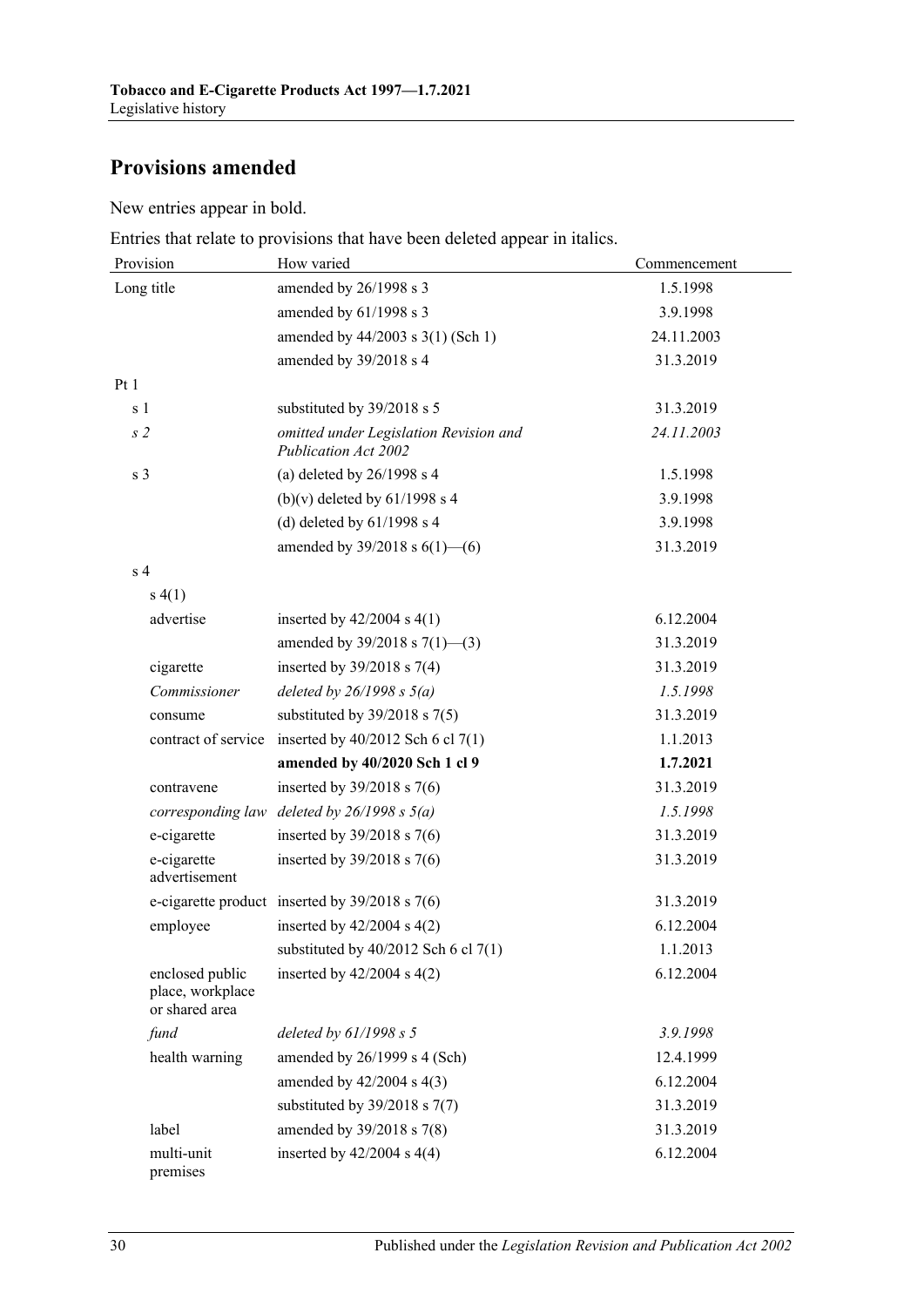| place                                     | inserted by $42/2004$ s $4(4)$          | 6.12.2004  |
|-------------------------------------------|-----------------------------------------|------------|
| place of public<br>entertainment          | deleted by $42/2004 s 4(4)$             | 6.12.2004  |
| public                                    | deleted by $42/2004 s 4(5)$             | 6.12.2004  |
| public area or<br>public place            | inserted by $42/2004$ s $4(5)$          | 6.12.2004  |
| purchase                                  | amended by 39/2018 s 7(9)               | 31.3.2019  |
| record                                    | amended by 39/2018 s 7(10)              | 31.3.2019  |
| relevant period                           | deleted by $26/1998 s 5(a)$             | 1.5.1998   |
| residential<br>premises                   | inserted by $42/2004$ s $4(6)$          | 6.12.2004  |
| <b>SACAT</b>                              | inserted by 51/2017 s 267               | 14.12.2017 |
| sell                                      | amended by $26/1998$ s $5(b)$           | 1.5.1998   |
| shared area                               | inserted by $42/2004$ s $4(7)$          | 6.12.2004  |
| shisha tobacco                            | inserted by $39/2018$ s $7(11)$         | 31.3.2019  |
| smoke                                     | substituted by $39/2018$ s $7(12)$      | 31.3.2019  |
| tobacco<br>advertisement                  | amended by 39/2018 s 7(13)              | 31.3.2019  |
| tobacco<br>merchandising                  | deleted by $26/1998$ s $5(c)$           | 1.5.1998   |
| tobacco merchant                          | deleted by $26/1998$ s $5(c)$           | 1.5.1998   |
| tobacco product                           | amended by $42/2004$ s $4(8)$           | 6.12.2004  |
|                                           | amended by $39/2018$ s $7(14)$ — $(16)$ | 31.3.2019  |
| Trust                                     | deleted by $61/1998 s 5$                | 3.9.1998   |
| vending machine                           | amended by 39/2018 s 7(17)              | 31.3.2019  |
| wholesale                                 | deleted by $26/1998 s 5(c)$             | 1.5.1998   |
| workplace                                 | inserted by $42/2004$ s $4(9)$          | 6.12.2004  |
|                                           | amended by 40/2012 Sch 6 cl 7(2)        | 1.1.2013   |
| $s(4)$ and $(4)$                          | inserted by $42/2004$ s $4(10)$         | 6.12.2004  |
| s 4A                                      | inserted by $42/2004 s$ 5               | 6.12.2004  |
|                                           | deleted by $39/2018 s 8$                | 31.3.2019  |
| s <sub>5</sub>                            | deleted by 26/1998 s 6                  | 1.5.1998   |
| Pt 2                                      | amended by 28/1997 ss 3, 4              | 5.6.1997   |
|                                           | amended by 145/1997 r 14                | 5.6.1997   |
|                                           | substituted by 26/1998 s 7              | 1.5.1998   |
| s <sub>6</sub>                            | amended by 15/2007 s 4                  | 31.5.2007  |
|                                           | amended by 39/2018 s 9, Sch 2           | 31.3.2019  |
| s 9                                       |                                         |            |
| $s \, 9(2)$                               | substituted by 42/2004 s 6              | 31.3.2005  |
|                                           | amended by 39/2018 s 10(1), (2)         | 31.3.2019  |
| $s \, 9(5)$                               | amended by 15/2007 s 5                  | 31.5.2007  |
|                                           | amended by 39/2018 s 10(3), Sch 2       | 31.3.2019  |
| s 13 before<br>substitution by<br>51/2017 |                                         |            |

Published under the *Legislation Revision and Publication Act 2002* 31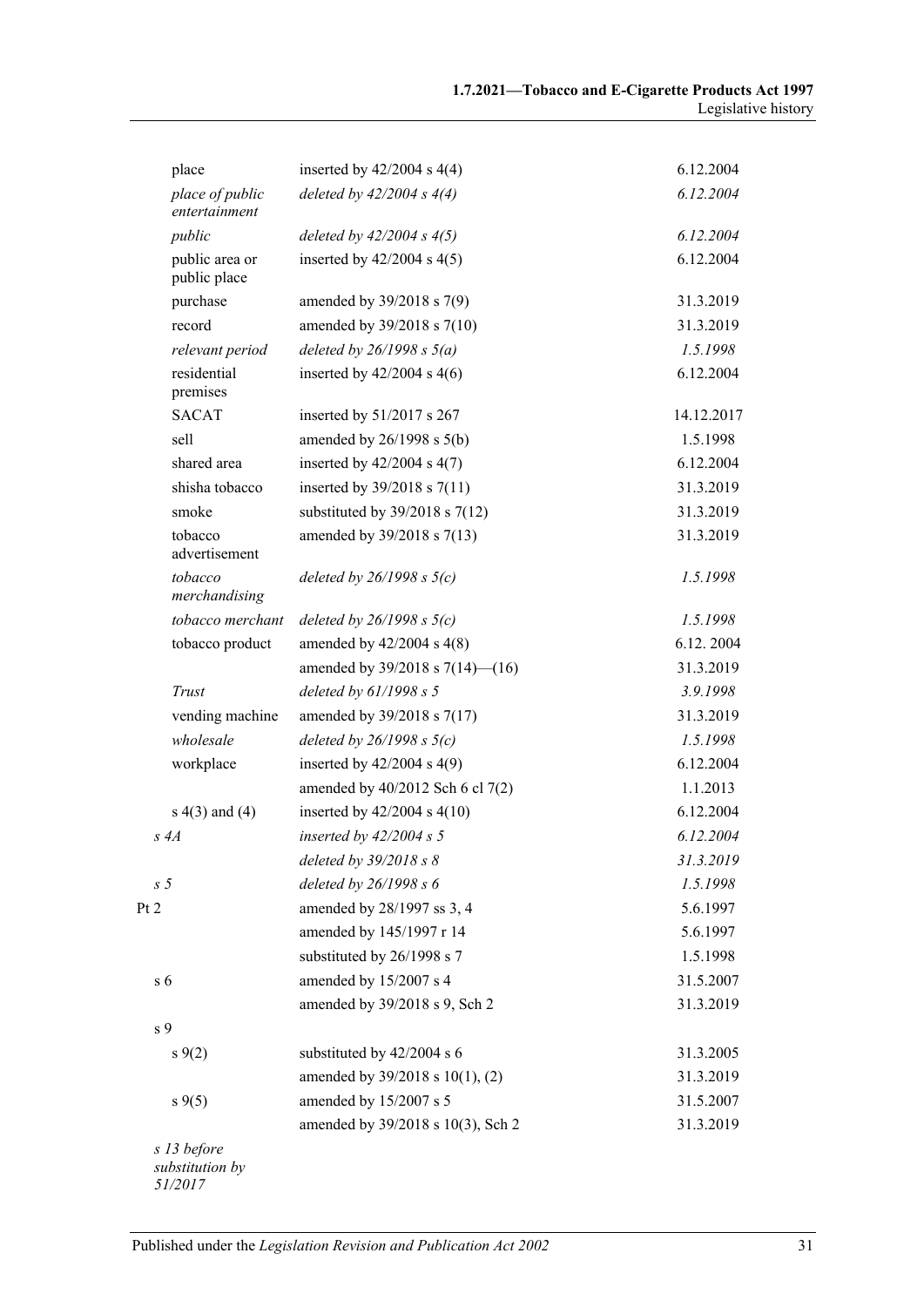| s 13(2)                                   | deleted by $4/2000 s 9(1)$ (Sch 1 cl $44(a)$ ) | 1.6.2000                                |
|-------------------------------------------|------------------------------------------------|-----------------------------------------|
| s 13(3)                                   | amended by $4/2000 s 9(1)$ (Sch 1 cl $44(b)$ ) | 1.6.2000                                |
| s 13(4)                                   | deleted by $4/2000 s 9(1)$ (Sch 1 cl $44(c)$ ) | 1.6.2000                                |
| s 13(5)                                   | deleted by $4/2000 s 9(1)$ (Sch 1 cl $44(d)$ ) | 1.6.2000                                |
| s 13                                      | substituted by 51/2017 s 268                   | 14.12.2017                              |
| Pt 3                                      | heading substituted by 42/2004 s 7             | 6.12.2004                               |
| heading                                   | amended by 39/2018 s 11                        | 31.3.2019                               |
| s28                                       | deleted by 26/1998 s 8                         | 1.5.1998                                |
|                                           | inserted by $43/1999 s 2$                      | 5.8.1999                                |
|                                           | deleted by $42/2004 s 8$                       | 6.12.2004                               |
| s29                                       | deleted by 39/2018 s 12                        | 31.3.2019                               |
| s 30 before<br>substitution by<br>39/2018 |                                                |                                         |
| $s \, 30(1)$                              | amended by $15/2007 s 6(1)$                    | 31.5.2007                               |
| $s \frac{30}{2}$                          | amended by 15/2007 s $6(2)$                    | 31.5.2007                               |
| $s \frac{30(3)}{3}$                       | amended by $15/2007 s 6(3)$                    | 31.5.2007                               |
| $s \frac{30}{4}$                          | amended by 15/2007 s $6(4)$                    | 31.5.2007                               |
| $s \frac{30(5)}{5}$                       | inserted by $58/2007 s 4$                      | 1.6.2008                                |
| s 30                                      | substituted by 39/2018 s 13                    | 31.3.2019 except<br>$s$ 30(2)-1.10.2019 |
| s 31                                      |                                                |                                         |
| $s \, 31(1)$                              | amended by 15/2007 s 7(1)                      | 31.5.2007                               |
|                                           | amended by 39/2018 Sch 2                       | 31.3.2019                               |
| $s \ 31(2)$                               | amended by 15/2007 s 7(2)                      | 31.5.2007                               |
|                                           | amended by 39/2018 Sch 2                       | 31.3.2019                               |
| s 32                                      | amended by 26/1999 s 4 (Sch)                   | 12.4.1999                               |
|                                           | amended by 42/2004 s 9                         | 6.12.2004                               |
| s 33                                      | deleted by $42/2004 s 10$                      | 6.12.2004                               |
| s 34 before deletion<br>by 58/2007        |                                                |                                         |
| $s \frac{34(1)}{2}$                       | amended by $15/2007 s 8(1)$                    | 31.5.2007                               |
| $s \frac{34(2)}{2}$                       | amended by 34/2000 Sch 1 cl 18                 | 6.7.2000                                |
|                                           | amended by 15/2007 s $8(2)$                    | 31.5.2007                               |
| $s\,34$                                   | deleted by 58/2007 s 5                         | 1.6.2008                                |
| s 34A                                     | inserted by 16/2006 s 4                        | 31.10.2006                              |
| $s \, 34A(4)$                             | amended by 39/2018 Sch 2                       | 31.3.2019                               |
| s 35                                      | amended by 15/2007 s 9                         | 31.5.2007                               |
|                                           | amended by 39/2018 Sch 2                       | 31.3.2019                               |
| s 36                                      | substituted by 42/2004 s 11                    | 6.12.2004                               |
|                                           | amended by 39/2018 s 14, Sch 2                 | 31.3.2019                               |
| s 37                                      | amended by 26/1999 s 4 (Sch)                   | 12.4.1999                               |
|                                           | substituted by 42/2004 s 12                    | 31.3.2005                               |
|                                           | amended by 15/2007 s 10                        | 31.5.2007                               |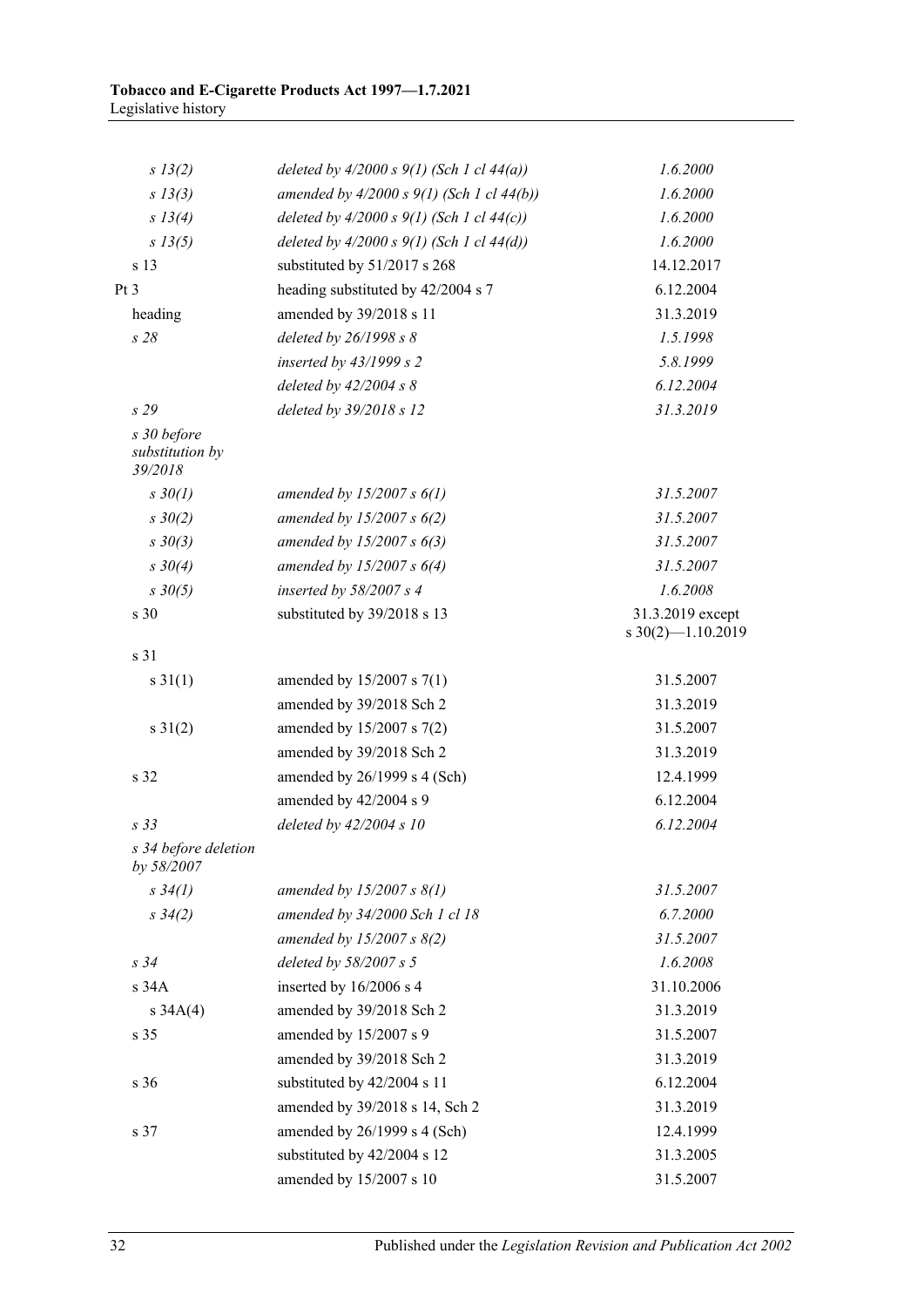|                                           | substituted by 58/2007 s 6                        | 1.6.2008  |
|-------------------------------------------|---------------------------------------------------|-----------|
| $s \frac{37(1)}{2}$                       | amended by 39/2018 Sch 2                          | 31.3.2019 |
| $s \frac{37(2)}{2}$                       | substituted by 39/2018 s 15                       | 31.3.2019 |
| s 37A                                     | inserted by 39/2018 s 16                          | 31.3.2019 |
| s 38 before<br>substitution by<br>42/2004 |                                                   |           |
| $s \, 38(1)$                              | amended by $43/1999 s 3(a)$                       | 5.8.1999  |
| $s \frac{38(2)}{2}$                       | amended by $43/1999 s 3(b)$                       | 5.8.1999  |
| $s \frac{38(3)}{3}$                       | amended by $43/1999 s 3(c)$                       | 5.8.1999  |
| $s \, 38(4)$                              | amended by $43/1999 s 3(d)$                       | 5.8.1999  |
| $s \frac{38(5)}{2}$                       | amended by 26/1998 s 9(a)–(c)                     | 1.5.1998  |
|                                           | amended by $43/1999 s 3(e)$ , (f)                 | 5.8.1999  |
| $s \, 38(6)$                              | substituted by $26/1998 s 9(d)$                   | 1.5.1998  |
| $s \frac{38(7)}{2}$                       | deleted by $26/1998 s 9(d)$                       | 1.5.1998  |
| s 38                                      | substituted by 42/2004 s 13                       | 6.12.2004 |
| $s \, 38(1)$                              | amended by 15/2007 s 11                           | 31.5.2007 |
|                                           | amended by 39/2018 s 17(1), (2), Sch 2            | 31.3.2019 |
| $s \ 38(2)$                               | amended by 39/2018 Sch 2                          | 31.3.2019 |
| s 38A                                     | inserted by 42/2004 s 13                          | 6.12.2004 |
| s 38A(1)                                  | amended by $39/2018$ s $18(1)$ —(3)               | 31.3.2019 |
| s 38A(5)                                  | amended by 39/2018 s 18(4), (5), Sch 2            | 31.3.2019 |
| s 38A(6)                                  |                                                   |           |
|                                           | responsible person amended by $39/2018$ s $18(6)$ | 31.3.2019 |
| s 39                                      |                                                   |           |
| $s \, 39(1)$                              | amended by 43/1999 s 4                            | 5.8.1999  |
|                                           | amended by 42/2004 s 14(1)                        | 6.12.2004 |
|                                           | amended by 39/2018 s 19                           | 31.3.2019 |
| $s \, 39(2)$                              | amended by 39/2018 Sch 2                          | 31.3.2019 |
| $s\,39(3)$                                |                                                   |           |
| authorised person                         | amended by 26/1998 s 10                           | 1.5.1998  |
|                                           | amended by 10/2000 s 2                            | 20.4.2000 |
|                                           | (ab) deleted by $42/2004$ s $14(2)$               | 6.12.2004 |
| $\mathrm{s}$ 40                           |                                                   |           |
| $s\ 40(1)$                                | substituted by $42/2004$ s $15(1)$                | 31.3.2005 |
|                                           | amended by 15/2007 s 12(1)                        | 31.5.2007 |
|                                           | amended by 39/2018 Sch 2                          | 31.3.2019 |
|                                           | amended by 39/2018 s 20(1)                        | 1.10.2019 |
| $s\ 40(2)$                                | amended by 15/2007 s 12(2)                        | 31.5.2007 |
|                                           | amended by 39/2018 Sch 2                          | 31.3.2019 |
|                                           | amended by 39/2018 s 20(2), (3)                   | 1.10.2019 |
| $s\ 40(3)$                                | amended by 42/2004 s 15(2)                        | 31.3.2005 |
|                                           | (d) deleted by $42/2004$ s $15(2)$                | 31.3.2005 |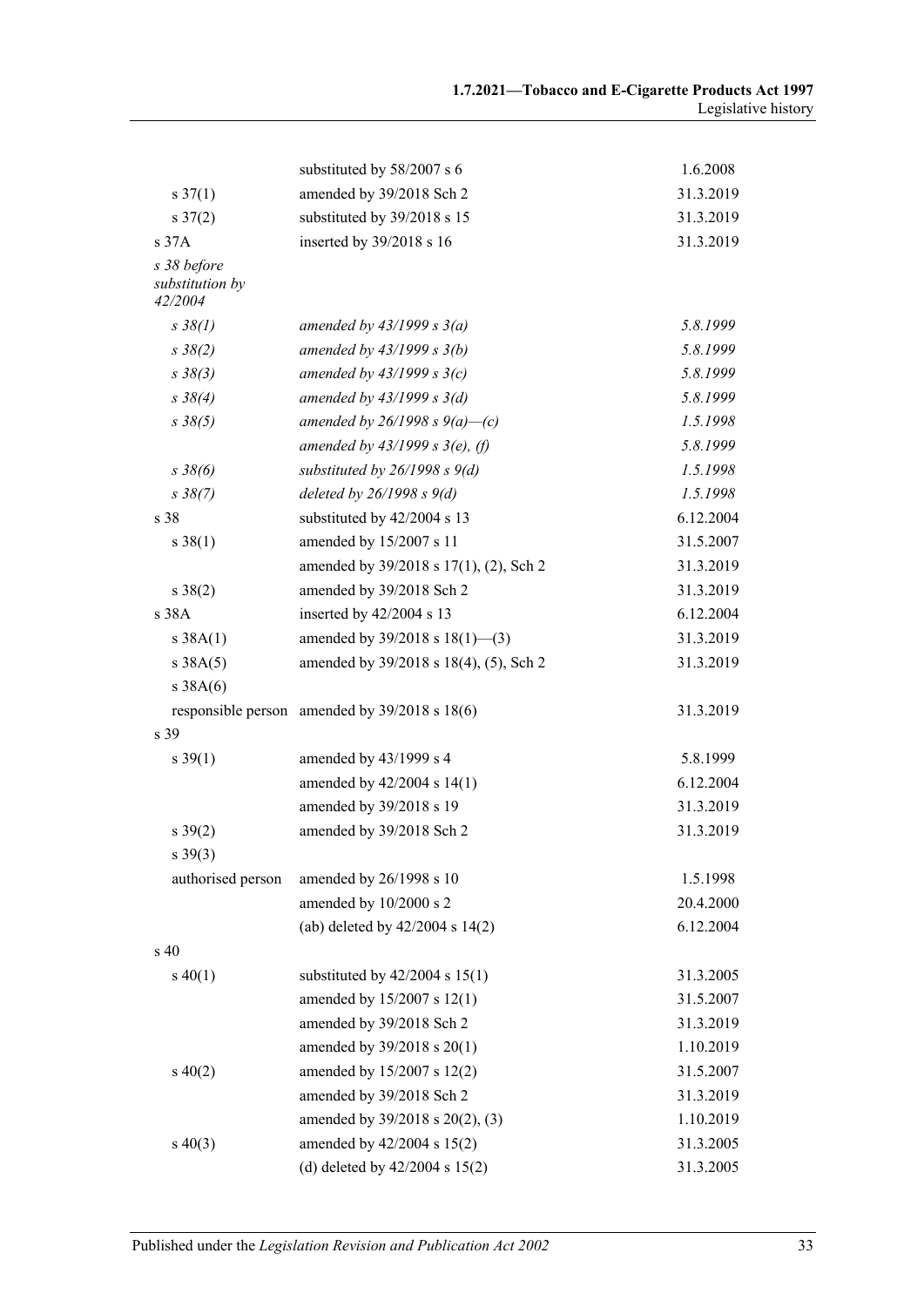|                                     | amended by 39/2018 s 20(4), (5)                                                 | 1.10.2019    |
|-------------------------------------|---------------------------------------------------------------------------------|--------------|
| s <sub>41</sub>                     |                                                                                 |              |
| $s\ 41(1)$                          | amended by 15/2007 s 13(1)                                                      | 31.5.2007    |
|                                     | amended by 39/2018 s 21(1)-(3), Sch 2                                           | 31.3.2019    |
| $s\ 41(2)$                          | amended by 15/2007 s 13(2)                                                      | 31.5.2007    |
|                                     | amended by 39/2018 Sch 2                                                        | 31.3.2019    |
| $s \, 41(3)$                        | deleted by 42/2004 s 16                                                         | 6.12.2004    |
| s <sub>42</sub>                     |                                                                                 |              |
| $s\ 42(1)$                          | amended by $58/2007$ s $7(1)$                                                   | 1.6.2008     |
|                                     | amended by 39/2018 s 22, Sch 2                                                  | 31.3.2019    |
| $s\ 42(2)$                          | substituted by $58/2007$ s $7(2)$                                               | 1.6.2008     |
| s 43                                | amended by 39/2018 s 23(1), (2), Sch 2                                          | 31.3.2019    |
| s44                                 | deleted by 42/2004 s 17                                                         | 6.12.2004    |
| s <sub>45</sub>                     | substituted by 42/2004 s 17                                                     | 6.12.2004    |
|                                     | amended by 15/2007 s 14                                                         | 31.5.2007    |
|                                     | amended by 39/2018 Sch 2                                                        | 31.3.2019    |
| $s$ 46 $-$ see Pt 4                 |                                                                                 |              |
| s 47 before                         |                                                                                 |              |
| substitution by<br>42/2004-see Pt 4 |                                                                                 |              |
| $s\,47(1)$                          |                                                                                 |              |
| entertainment<br>area               | amended by $26/1999 s 4$ (Sch)                                                  | 12.4.1999    |
| licensed premises                   | amended by $26/1999 s 4$ (Sch)                                                  | 12.4.1999    |
| unlicensed<br>premises              | inserted by $26/1999 s 3(a)$                                                    | 12.4.1999    |
| $s\,47(3)$                          | amended by $26/1999$ ss $3(b)$ , 4 (Sch)                                        | 12.4.1999    |
| $s\;47(4)$                          | amended by 26/1999 ss $3(c)$ —(e), 4 (Sch)                                      | 12.4.1999    |
| $s\,47(5)$                          | amended by 26/1998 s 11                                                         | 1.5.1998     |
|                                     | amended by $26/1999$ ss $3(f)$ , 4 (Sch)                                        | 12.4.1999    |
|                                     | amended by $4/2000 s 9(1)$ (Sch 1 cl $44(e)$ )                                  | 1.6.2000     |
| $s\,47(5a)$                         | inserted by $4/2000 s 9(1)$ (Sch 1 cl $44(f)$ )                                 | 1.6.2000     |
| Pt 4                                | amended by 26/1998 s 12                                                         | 1.5.1998     |
|                                     | deleted by $61/1998 s 6$                                                        | 3.9.1998     |
| Pt 4                                | inserted by 42/2004 s 17                                                        | 6.12.2004    |
| $s\,46$                             |                                                                                 |              |
| s $46(2)$ and $(3)$                 | amended by 39/2018 Sch 2                                                        | 31.3.2019    |
| $s\,46(4)$                          | amended by 40/2012 Sch 6 cl 8                                                   | 1.1.2013     |
|                                     | amended by 39/2018 Sch 2                                                        | 31.3.2019    |
| $s\,47$                             | expired: s 47(8)-omitted under Legislation<br>Revision and Publication Act 2002 | (31.10.2007) |
| s 48                                | inserted by 9/2007 s 4                                                          | 31.5.2007    |
| $s\,48(1)$                          | amended by 39/2018 Sch 2                                                        | 31.3.2019    |
| s 49                                | inserted by 5/2012 s 4                                                          | 31.5.2012    |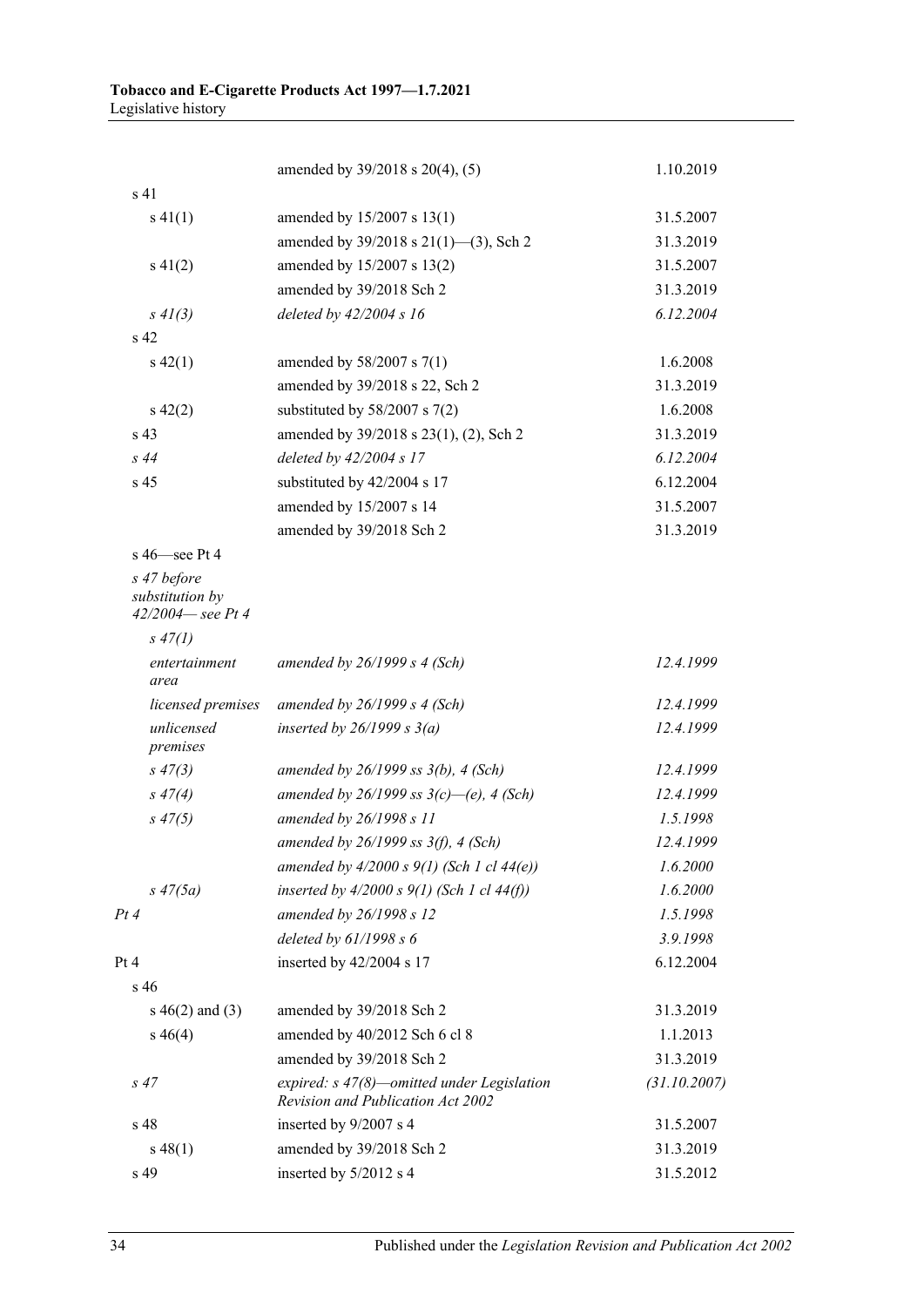| $s\,49(1)$          | amended by 39/2018 Sch 2                                                            | 31.3.2019 |
|---------------------|-------------------------------------------------------------------------------------|-----------|
| s 50                | inserted by 5/2012 s 4                                                              | 31.5.2012 |
| s 50(1)             | amended by 39/2018 Sch 2                                                            | 31.3.2019 |
| s 51                | inserted by 5/2012 s 4                                                              | 31.5.2012 |
| s 51(1)             | amended by 39/2018 s 24(1)                                                          | 31.3.2019 |
| s 51(4)             | amended by 39/2018 Sch 2                                                            | 31.3.2019 |
| s 51(5)             | substituted by $39/2018$ s $24(2)$                                                  | 31.3.2019 |
| s 52                | inserted by 5/2012 s 4                                                              | 31.5.2012 |
| s 52(1)             | amended by 39/2018 s 25(1)                                                          | 31.3.2019 |
| s 52(2)             | amended by 39/2018 Sch 2                                                            | 31.3.2019 |
| s $52(3)$ and $(4)$ | substituted by $39/2018$ s $25(2)$                                                  | 31.3.2019 |
| Pt 5                |                                                                                     |           |
| s 63                |                                                                                     |           |
| $s\,63(4)$          | amended by 26/1998 s 13                                                             | 1.5.1998  |
| s <sub>65</sub>     | amended by 26/1998 s 14                                                             | 1.5.1998  |
| $s\,65(3)$          | amended by 39/2018 Sch 2                                                            | 31.3.2019 |
| s 66                |                                                                                     |           |
| s 66(1)             | (h) deleted by 26/1998 s 15                                                         | 1.5.1998  |
|                     | amended by $39/2018$ s $26(1)$ —(5)                                                 | 31.3.2019 |
| s 67                | amended by 39/2018 Sch 2                                                            | 31.3.2019 |
| s 69                | s 69(1) amended by 26/1998 s 16(a), (b)                                             | 1.5.1998  |
|                     | s $69(1)$ redesignated as s $69$ in pursuance of the<br>Acts Republication Act 1967 | 1.5.1998  |
|                     | amended by $39/2018$ s $27(1)$ —(3)                                                 | 31.3.2019 |
| $s\,69(2)$          | deleted by $26/1998 s 16(c)$                                                        | 1.5.1998  |
| $Pt\,6$             | deleted by 26/1998 s 17                                                             | 1.5.1998  |
| $Pt\,6$             | inserted by $42/2004 s 18$                                                          | 6.12.2004 |
|                     | deleted by 39/2018 s 28                                                             | 31.3.2019 |
| Pt 7                |                                                                                     |           |
| s 70A               | inserted by 15/2007 s 15                                                            | 31.5.2007 |
| $s \, 70A(1)$       | amended by 39/2018 s 29(1)                                                          | 31.3.2019 |
| 570A(2)             | amended by 39/2018 s 29(2)                                                          | 31.3.2019 |
| $s \, 70A(3)$       | amended by 39/2018 s 29(3)                                                          | 31.3.2019 |
| s 71                |                                                                                     |           |
| $s \, 71(1)$        | amended by $39/2018$ s $30(1)$ , (2)                                                | 31.3.2019 |
| $s \, 71(2)$        | deleted by $39/2018$ s $30(3)$                                                      | 31.3.2019 |
| $s \, 71(3)$        | amended by $26/1999 s 4$ (Sch)                                                      | 12.4.1999 |
|                     | amended by 42/2004 s 19(1)                                                          | 6.12.2004 |
|                     | deleted by $39/2018$ s $30(3)$                                                      | 31.3.2019 |
| $s \, 71(4)$        | amended by $26/1999 s 4$ (Sch)                                                      | 12.4.1999 |
|                     | amended by 42/2004 s 19(2)                                                          | 6.12.2004 |
|                     | deleted by $39/2018$ s $30(3)$                                                      | 31.3.2019 |
| $s \, 71(5)$ (7)    | inserted by 7/2016 s 3                                                              | 17.3.2016 |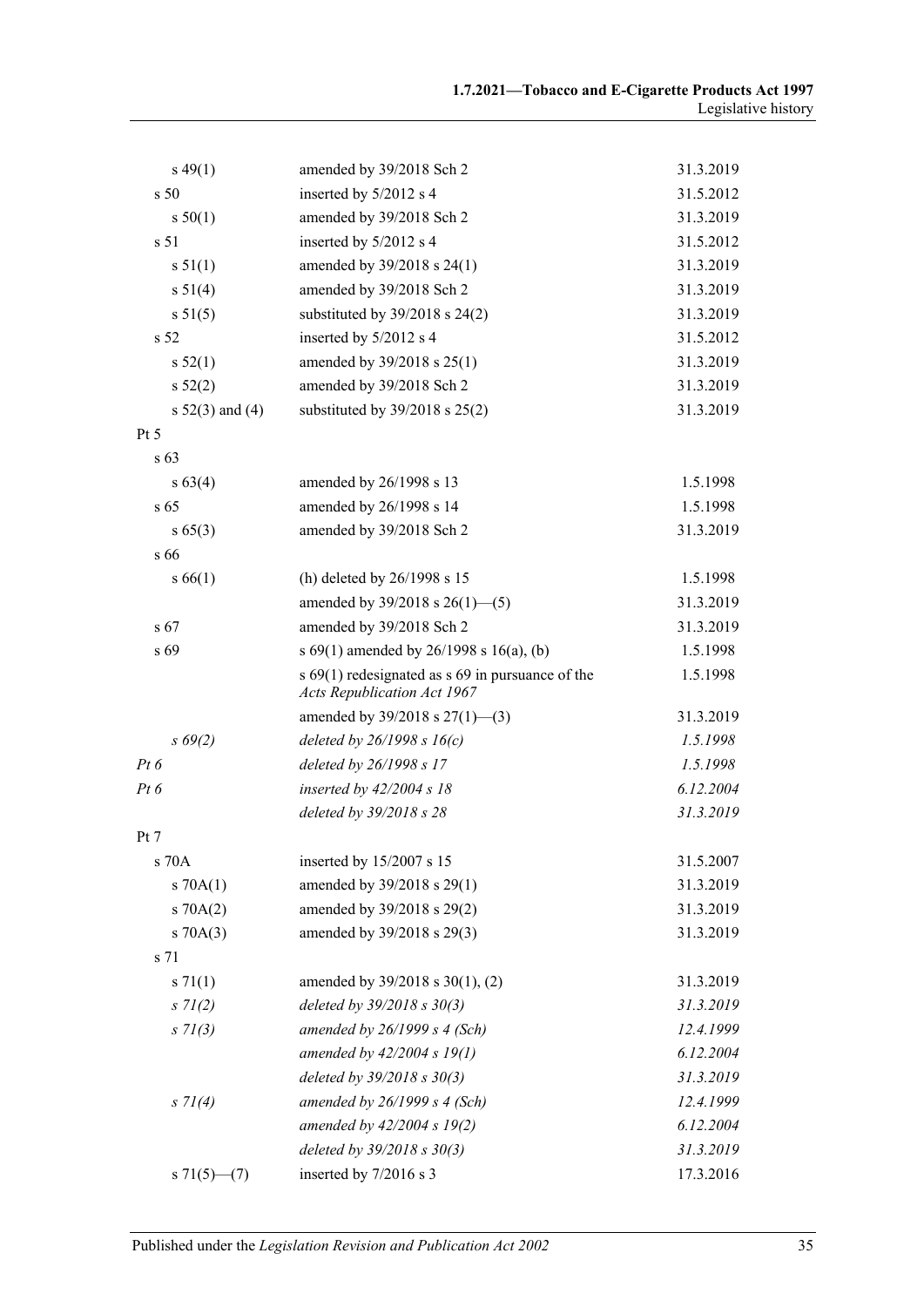| s 72                               |                                                  |           |
|------------------------------------|--------------------------------------------------|-----------|
| $s \, 72(1)$                       | amended by 26/1998 s 18                          | 1.5.1998  |
| $s\,74$                            | deleted by 26/1998 s 19                          | 1.5.1998  |
| s 75                               | amended by 39/2018 Sch 2                         | 31.3.2019 |
| s 76                               |                                                  |           |
| $s \, 76(1)$                       | amended by 26/1998 s 20                          | 1.5.1998  |
| $s \, 76(2)$                       | amended by 39/2018 Sch 2                         | 31.3.2019 |
| s 78                               | (d) deleted by $26/1998$ s $21$                  | 1.5.1998  |
|                                    | amended by 39/2018 Sch 2                         | 31.3.2019 |
| s 80 before deletion<br>by 84/2009 |                                                  |           |
| $s\,80(1)$                         | (a) deleted by $26/1998 s 22$                    | 1.5.1998  |
| s 80                               | deleted by 84/2009 s 357                         | 1.2.2010  |
| s 81                               |                                                  |           |
| $s \, \frac{8I(1)}{2}$             | s 81 redesignated as s $81(1)$ by $42/2004$ s 20 | 6.12.2004 |
|                                    | deleted by 36/2011 s 32                          | 1.1.2012  |
| $s \ 81(2)$ and (3)                | inserted by 42/2004 s 20                         | 6.12.2004 |
| s 82                               | substituted by 26/1998 s 23                      | 1.5.1998  |
| ss 83 and 84                       | deleted by 26/1998 s 24                          | 1.5.1998  |
| s 83                               | inserted by 5/2012 s 5                           | 31.5.2012 |
| s 85                               |                                                  |           |
| s 85(1)                            | (c) deleted by $26/1998$ s $25(a)$               | 1.5.1998  |
| s 85(2)                            | amended by 39/2018 s 31(1), (2)                  | 31.3.2019 |
| $s \; 85(3)$                       | deleted by $26/1998 s 25(b)$                     | 1.5.1998  |
| s 86                               |                                                  |           |
| s 86(2)                            | amended by 23/2001 s 118                         | 15.7.2001 |
| s 86A                              | inserted by 39/2018 s 32                         | 31.3.2019 |
| s 87                               |                                                  |           |
| s 87(2)                            | (a) and (b) deleted by $26/1998$ s $26(a)$       | 1.5.1998  |
|                                    | amended by 26/1999 s 4 (Sch)                     | 12.4.1999 |
|                                    | amended by $42/2004$ s $21(1)$ —(4)              | 6.12.2004 |
|                                    | substituted by 39/2018 s 33                      | 31.3.2019 |
| s 87(3)                            | substituted by 39/2018 s 33                      | 31.3.2019 |
| $s \, 87(4)$ and (5)               | deleted by 26/1998 s 26(b)                       | 1.5.1998  |
| Schs 1 and 2                       | deleted by 26/1998 s 27                          | 1.5.1998  |
| Sch                                | inserted by 26/1998 s 27                         | 1.5.1998  |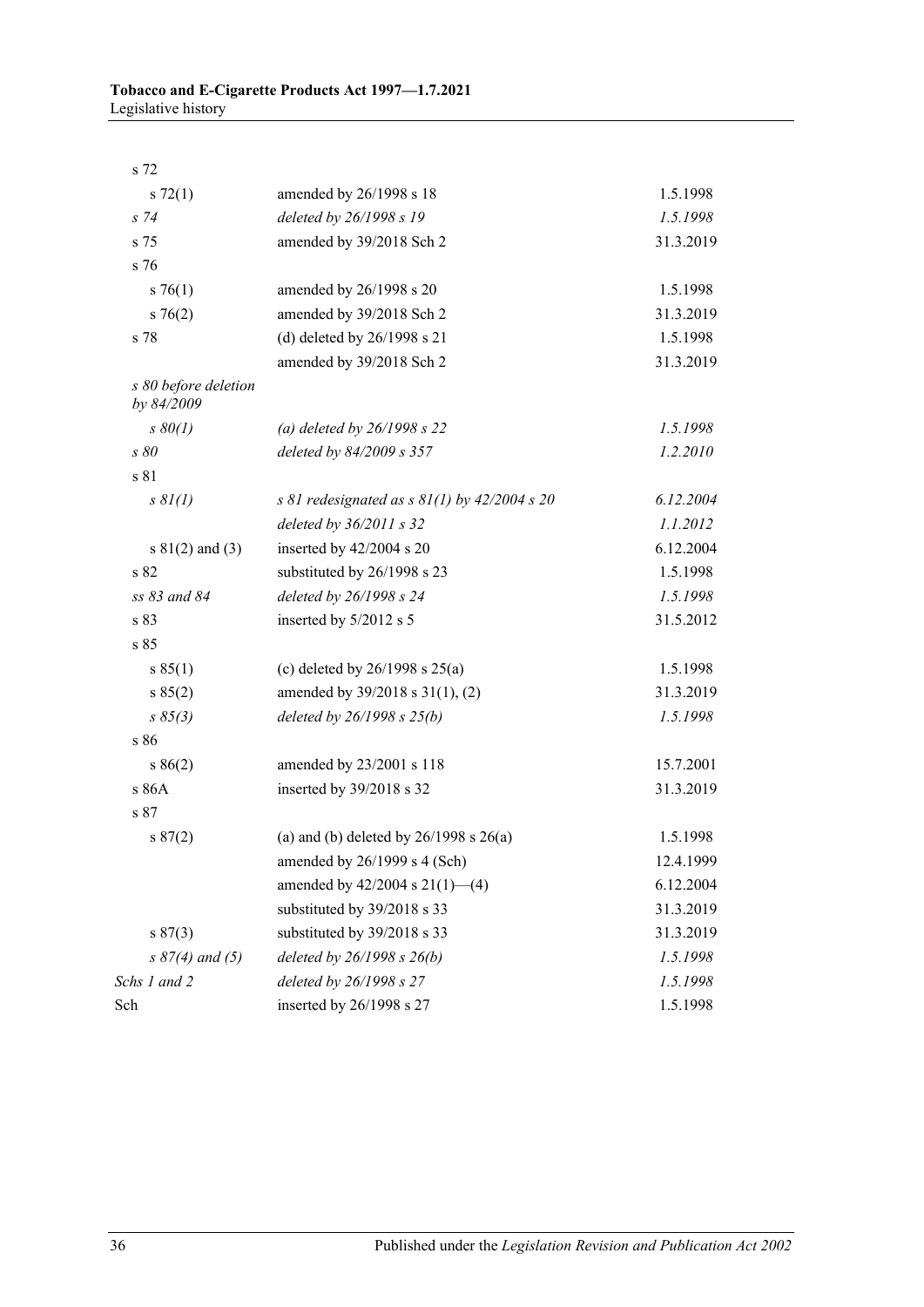# **Transitional etc provisions associated with Act or amendments**

# *Tobacco Products Regulation (Dissolution of Sports Promotion, Cultural and Health Advancement Trust) Amendment Act 1998*

# **2—Interpretation**

In this Act—

*the Minister* means the Minister for Human Services;

*the Trust* means the South Australian Sports Promotion, Cultural and Health Advancement Trust.

# **7—Transitional provisions**

- (1) All moneys held in account in the Sports Promotion, Cultural and Health Advancement Fund at the Treasury immediately before the commencement of this Act are to be transferred to the Consolidated Account.
- (2) All property, rights and liabilities vested in or attaching to the Trust immediately before the commencement of this Act vest in or attach to the Minister.

### *Statutes Amendment (SACAT No 2) Act 2017*

### **269—Transitional provisions**

- (1) A right of appeal under section 13 of the principal Act in existence before the relevant day (but not exercised before that day) will be exercised as if this Part had been in operation before that right arose, so that the relevant proceedings may be commenced before the Tribunal rather than the District Court.
- (2) Nothing in this section affects any proceedings before the District Court commenced before the relevant day.
- (3) In this section—

*principal Act* means the *[Tobacco Products Regulation Act](http://www.legislation.sa.gov.au/index.aspx?action=legref&type=act&legtitle=Tobacco%20Products%20Regulation%20Act%201997) 1997*;

*relevant day* means the day on which this Part comes into operation;

*Tribunal* means the South Australian Civil and Administrative Tribunal established under the *[South Australian Civil and Administrative Tribunal Act](http://www.legislation.sa.gov.au/index.aspx?action=legref&type=act&legtitle=South%20Australian%20Civil%20and%20Administrative%20Tribunal%20Act%202013) 2013*.

# *Tobacco Products Regulation (E-Cigarettes and Review) Amendment Act 2018, Sch 1—Transitional provisions*

### **1—Interpretation**

In this Schedule—

*principal Act* means the *[Tobacco Products Regulation Act 1997](http://www.legislation.sa.gov.au/index.aspx?action=legref&type=act&legtitle=Tobacco%20Products%20Regulation%20Act%201997)* as in force immediately before the commencement of this clause.

### **2—Licences**

(1) A licence that is in force under Part 2 of the principal Act immediately before the commencement of this clause will, on the commencement of this clause, be taken to authorise the carrying on of the business of selling e-cigarette products by retail.